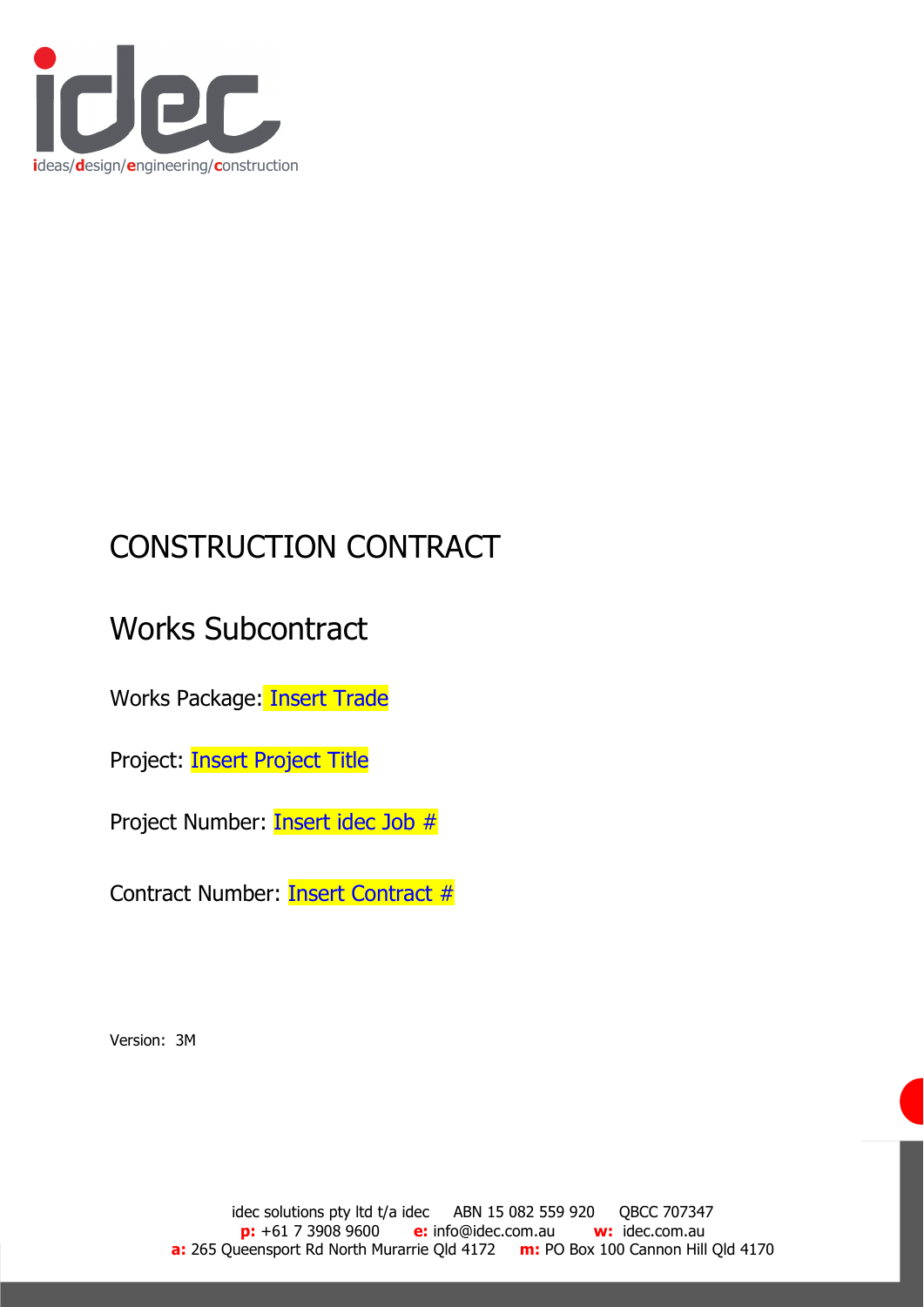# Table of contents

|    | <b>Subcontract details</b>                    | з  |
|----|-----------------------------------------------|----|
|    |                                               |    |
|    | <b>Special Conditions</b>                     | 6  |
|    |                                               |    |
|    | <b>Scope of Subcontract Works</b>             | 7  |
|    |                                               |    |
|    | <b>Schedule of Prices and Rates</b>           | 8  |
|    |                                               |    |
|    | <b>Deed of Release</b>                        | 9  |
|    |                                               |    |
|    | <b>Deed of Warranty</b>                       | 11 |
|    |                                               |    |
|    | <b>Format of Sub-Contractor's Declaration</b> | 12 |
|    |                                               |    |
|    | <b>Building Code 2016 Requirements</b>        | 14 |
|    |                                               |    |
| 1  |                                               |    |
| 2  |                                               |    |
| 3  |                                               |    |
| 4  |                                               |    |
| 5  |                                               |    |
| 6  |                                               |    |
| 7  |                                               |    |
| 8  |                                               |    |
| 9  |                                               |    |
| 10 |                                               |    |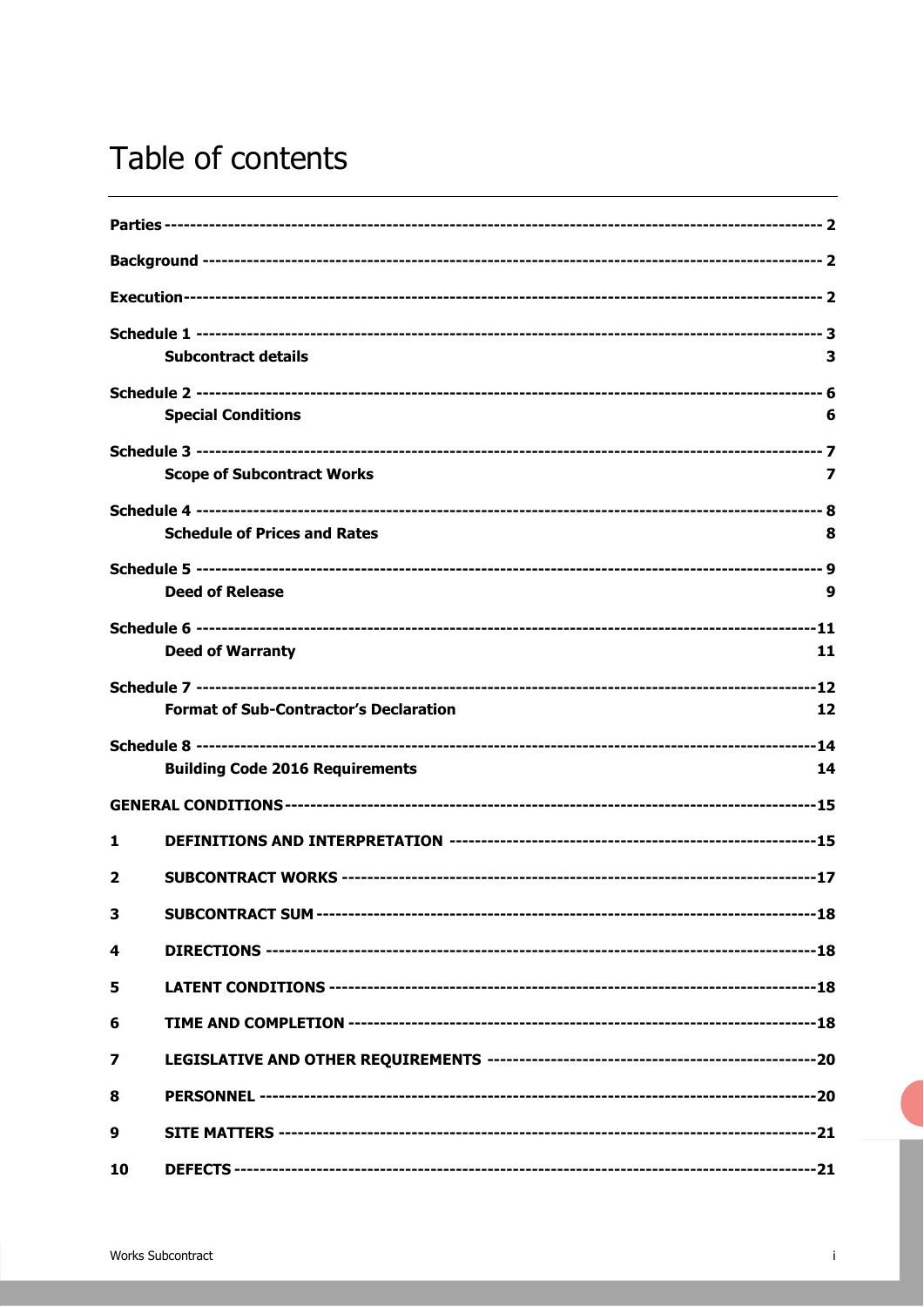| 11 |  |
|----|--|
| 12 |  |
| 13 |  |
| 14 |  |
| 15 |  |
| 16 |  |
| 17 |  |
| 18 |  |
| 19 |  |
| 20 |  |
| 21 |  |
| 22 |  |
| 23 |  |
| 24 |  |
| 25 |  |
| 26 |  |
| 27 |  |
| 28 |  |
| 29 |  |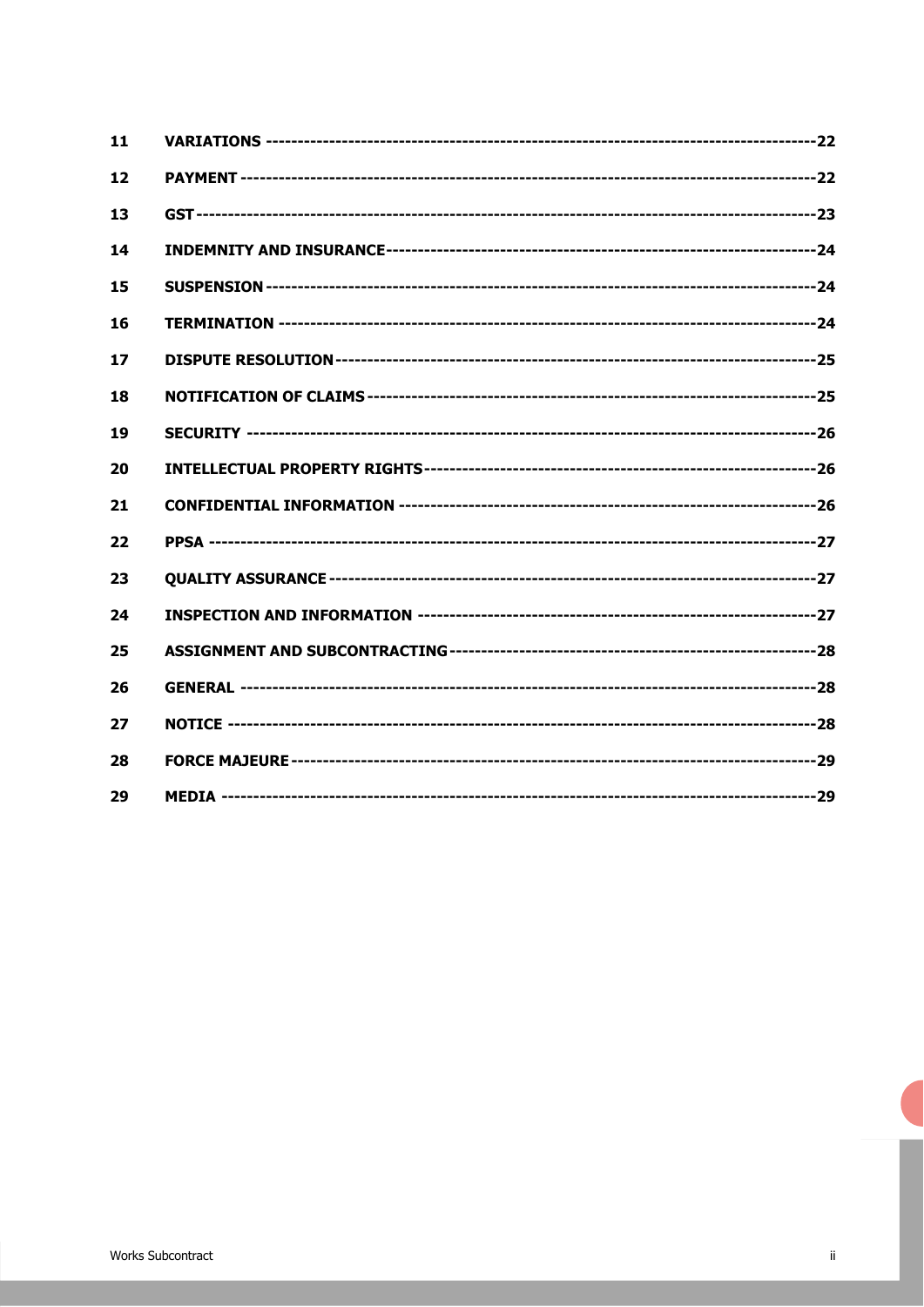## Works subcontract

## Parties

| <b>IDEC</b> | Idec Solutions Pty Ltd ABN 15 082 559 920 |
|-------------|-------------------------------------------|
|-------------|-------------------------------------------|

of 265 Queensport Road North, Murarrie, QLD 4172

**Subcontractor The entity described in Schedule 1** 

## Background

- A IDEC has been engaged by the Principal to carry out the Head Contract Works under the Head Contract.
- B IDEC wishes to engage the Subcontractor to perform the Subcontract Works, which form part of the Head Contract Works.
- C The Subcontractor has agreed to perform the Subcontract Works on the terms and conditions to this Subcontract.

## Execution

## EXECUTED as an agreement

| on               | Signed by<br>idec Solutions Pty Ltd ABN 15 082 559 920<br>by its duly authorised officer<br>/20<br>in the presence of: |                  |                                 |
|------------------|------------------------------------------------------------------------------------------------------------------------|------------------|---------------------------------|
|                  |                                                                                                                        | $\blacktriangle$ | Signature of Authorised Officer |
| A                | Signature of witness                                                                                                   | $\blacktriangle$ | Full Name of Authorised Officer |
| $\blacktriangle$ | Name of witness (print)                                                                                                | $\blacktriangle$ | <b>Office Held</b>              |
|                  | Signed by<br>[#insert Subcontractors name] ABN [#insert<br><b>Subcontractors ABN]</b> on<br>/20<br>by:                 |                  |                                 |
|                  | Director                                                                                                               | $\blacktriangle$ | Signature of Witness            |
|                  | Full name of Director                                                                                                  | $\blacktriangle$ | Name of Witness (print)         |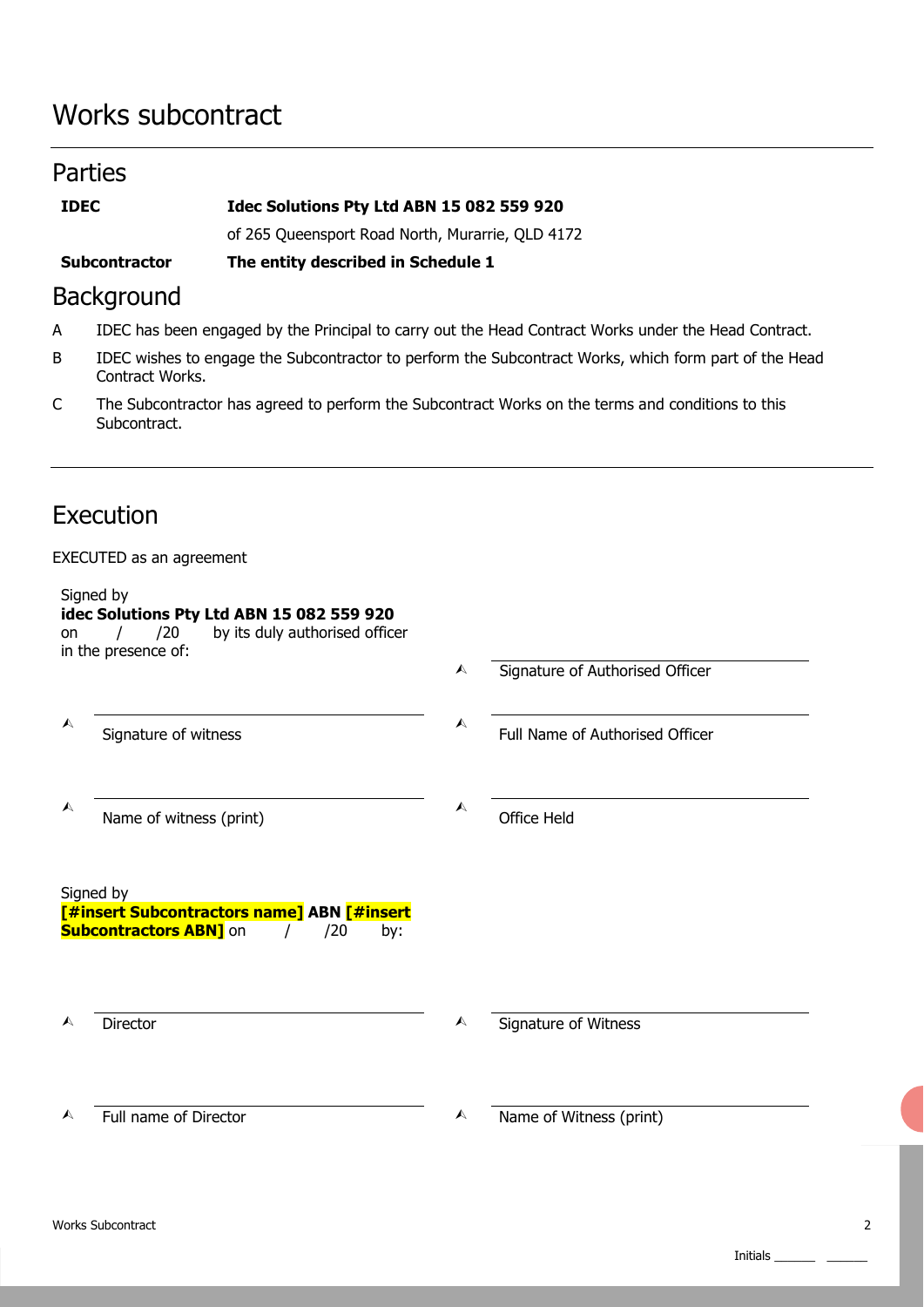Subcontract details

| 1.  | <b>Subcontractor</b>        | <b>[#insert Subcontractors name]</b><br>Name:                                                                                                            |  |  |  |
|-----|-----------------------------|----------------------------------------------------------------------------------------------------------------------------------------------------------|--|--|--|
|     |                             | ABN:<br><b>[#insert Subcontractors ABN]</b>                                                                                                              |  |  |  |
|     |                             | [#insert Subcontractors Address]<br>Address:                                                                                                             |  |  |  |
|     |                             | OBCC #:<br>[#insert QBCC]                                                                                                                                |  |  |  |
|     |                             |                                                                                                                                                          |  |  |  |
| 2.  | <b>Principal</b>            | Name:<br><b>[#insert]</b> Note: This is not <b>idec</b> it is the entity idec is working for.                                                            |  |  |  |
|     | clause 1.1)                 | ABN:<br>$[$ #insert]                                                                                                                                     |  |  |  |
| 3.  | <b>Documents comprising</b> | The General Conditions                                                                                                                                   |  |  |  |
|     | <b>Subcontract</b>          | Schedule 1 - Subcontract Details                                                                                                                         |  |  |  |
|     | clause 1.3)                 | Schedule 2 - Special Conditions                                                                                                                          |  |  |  |
|     |                             | Schedule 3 - Scope of Subcontract Works                                                                                                                  |  |  |  |
|     |                             | Schedule 4 - Schedule of Prices and Rates                                                                                                                |  |  |  |
|     |                             | Schedule $5 -$ Deed of Release                                                                                                                           |  |  |  |
|     |                             | Schedule $6$ – Deed of Warranty                                                                                                                          |  |  |  |
|     |                             | Schedule 7 - Subcontractor's Declaration                                                                                                                 |  |  |  |
|     |                             | Schedule 8 - Building Code 2016 Requirements                                                                                                             |  |  |  |
|     |                             | IDEC's Policies available at: www.idec.com.au                                                                                                            |  |  |  |
| 4.  | <b>Site</b>                 | [#insert address and other relevant location details of Site]                                                                                            |  |  |  |
|     | (clauses 1.1)               |                                                                                                                                                          |  |  |  |
| 5.  | <b>Commencement Date</b>    | [#insert date or write 'Within [#insert] days of IDEC being granted access to the Site and notifying the                                                 |  |  |  |
|     | (clauses 1.1 and            | Subcontractor in writing']                                                                                                                               |  |  |  |
|     | 6.1(a)                      |                                                                                                                                                          |  |  |  |
| 6.  | <b>Date for Completion</b>  | [#insert date]                                                                                                                                           |  |  |  |
|     | (clauses $1.1$ and $6.1$ )  | Or                                                                                                                                                       |  |  |  |
|     |                             | [#insert date for each Seperable Portion]                                                                                                                |  |  |  |
|     |                             |                                                                                                                                                          |  |  |  |
|     |                             | NOTE: If Separable Portions required ensure included in Schedule 2.                                                                                      |  |  |  |
| 7.  | <b>Completion documents</b> | Compliance Certificate for building Design or Specification (Form 15) [#delete if not applicable]                                                        |  |  |  |
|     | clause 1.1)                 | Inspection Certificate / Aspect Certificate / QBCC Licensee Aspect Certificate (Form 12) [#delete if not                                                 |  |  |  |
|     |                             | applicable]                                                                                                                                              |  |  |  |
|     |                             | Deed of Release (Schedule 5)                                                                                                                             |  |  |  |
|     |                             | Deed of Warranty (Schedule 6)                                                                                                                            |  |  |  |
|     |                             | $[$ #insert other documents if required]                                                                                                                 |  |  |  |
| 8.  | <b>Payment Claim Date</b>   | On the 25 <sup>th</sup> [match date with idec's Client contract] day of each month until Completion; and<br>(a)                                          |  |  |  |
|     | (clauses 1.1)               | (b)<br>Upon Completion.                                                                                                                                  |  |  |  |
| 9.  | <b>Payment terms</b>        | Within twenty-five (25) business days from the Payment Claim Date                                                                                        |  |  |  |
|     | (clause 12.4)               |                                                                                                                                                          |  |  |  |
| 10. | <b>Provisional sum</b>      | [#insert or write 'nil']                                                                                                                                 |  |  |  |
|     | (clause 12.99)              |                                                                                                                                                          |  |  |  |
|     |                             |                                                                                                                                                          |  |  |  |
| 11. | <b>Variation Mark Up</b>    | 10% on materials only. Labour rates as referenced in Schedule 4 are inclusive of all costs including but not<br>limited to margin and overhead recovery. |  |  |  |
|     | (clause 11.2 and 12.9)      |                                                                                                                                                          |  |  |  |
| 12. | <b>Policies</b>             | idec Policies available at www.idec.com.au                                                                                                               |  |  |  |
|     | clause 1.1)                 | Other: [#insert extra requirements]                                                                                                                      |  |  |  |
| 13. | <b>Working hours</b>        | Monday to Friday 6:00am to 5:00pm                                                                                                                        |  |  |  |
|     | (clause 9.7)                | Saturday $-6:00$ am to 11:00am                                                                                                                           |  |  |  |
| 14. | Labour, plant and           | Nil                                                                                                                                                      |  |  |  |
|     | equipment to be             |                                                                                                                                                          |  |  |  |
|     | supplied by IDEC            |                                                                                                                                                          |  |  |  |
|     | clause 2.4)                 |                                                                                                                                                          |  |  |  |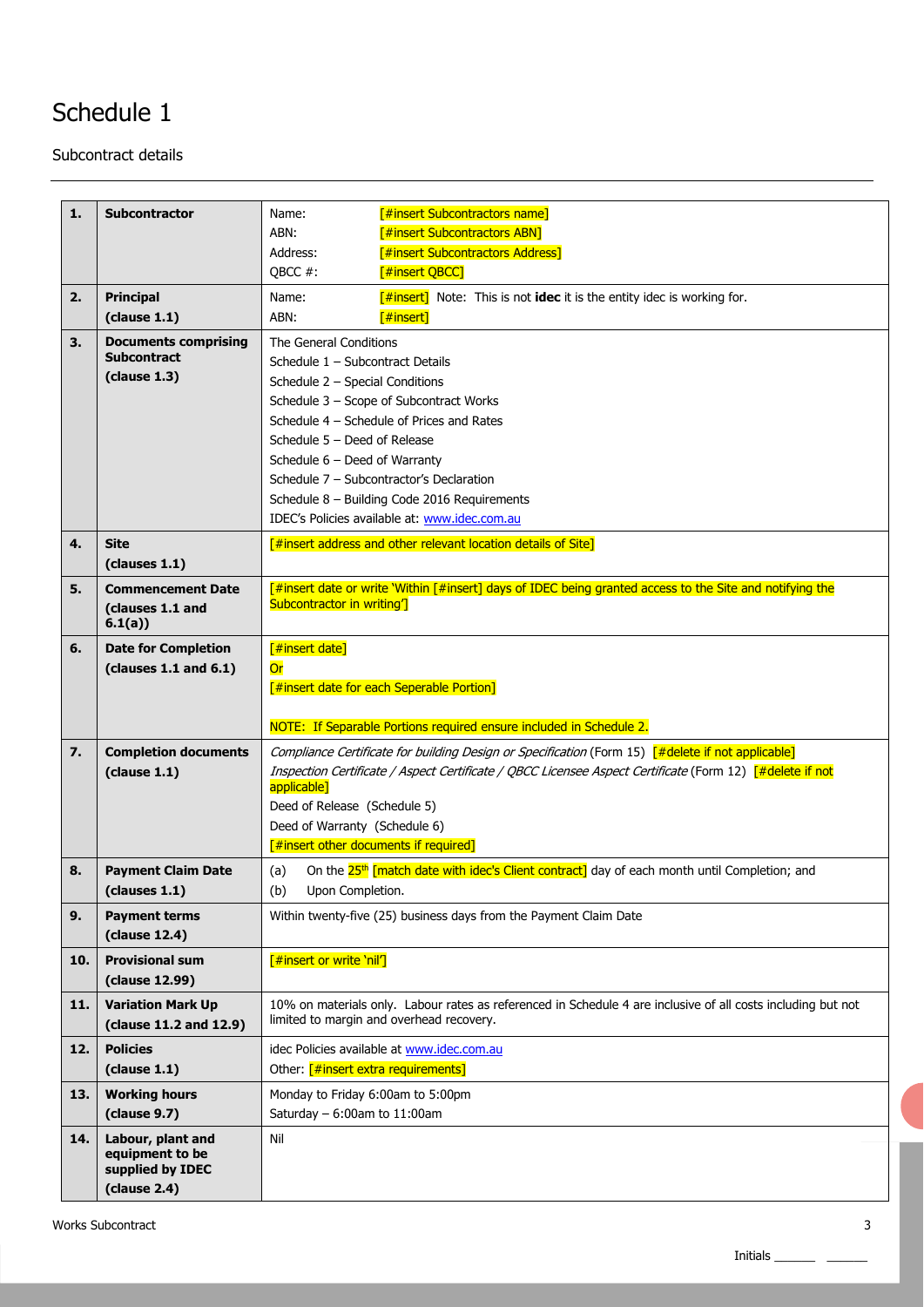| 15. | <b>Liquidated damages</b><br>clause 6.7)             | [#insert rate or write 'Not applicable']                                                                                                                                                                                                                                                                                  |                           |                        |                                    |              |
|-----|------------------------------------------------------|---------------------------------------------------------------------------------------------------------------------------------------------------------------------------------------------------------------------------------------------------------------------------------------------------------------------------|---------------------------|------------------------|------------------------------------|--------------|
| 16. | <b>Excusable Delay</b><br>(clauses 1.1 and<br>6.4(a) | Nil                                                                                                                                                                                                                                                                                                                       |                           |                        |                                    |              |
| 17. | <b>Security</b>                                      | Is Security required: Yes                                                                                                                                                                                                                                                                                                 |                           |                        |                                    |              |
|     | (clauses 1.1 and 19)                                 | If required, the form and value of security is: Either                                                                                                                                                                                                                                                                    |                           |                        |                                    |              |
|     |                                                      | retention money in the amount of 10% of each Payment Claim until a total of 5% of the Subcontract<br>(a)                                                                                                                                                                                                                  |                           |                        |                                    |              |
|     |                                                      | Sum is held; or<br>two unconditional undertakings in a form and by a financial institution approved by IDEC, each for an<br>(b)<br>amount equivalent to 2.5% of the Subcontract Sum. Both unconditional undertakings must be provided<br>to IDEC no later than ten (10) Business Days after the date of this Subcontract. |                           |                        |                                    |              |
| 18. | <b>Insurance</b><br>(clause 14.2)                    | <b>Public Liability</b> insurance for an amount no less than $$20$ million [#adjust to match head contract<br>requirement min \$20M irrespective] for each and every occurrence, from the Commencement Date until the<br>expiry of the Defects Liability Period.                                                          |                           |                        |                                    |              |
|     |                                                      | Workers' Compensation insurance as required by law.                                                                                                                                                                                                                                                                       |                           |                        |                                    |              |
|     |                                                      | Motor vehicle insurance - Comprehensive from the Commencement Date until expiry of the Defects Liability<br>Period.                                                                                                                                                                                                       |                           |                        |                                    |              |
|     |                                                      | Plant and Equipment insurance for no less than full replacement value from the Commencement Date until<br>the expiry of the Defects Liability Period.                                                                                                                                                                     |                           |                        |                                    |              |
|     |                                                      | <b>Contract Works</b> insurance for the full replacement value of the Subcontract Works. $\frac{d}{dx}$ [#this requirement MAY<br>be deleted with ELT approval]                                                                                                                                                           |                           |                        |                                    |              |
|     |                                                      | Professional Indemnity insurance for no less than \$10 million from the Commencement Date until seven<br>(7) years after the expiry of the Defects Liability Period. [#value to match head contract, delete if<br>Subcontract Works does not include design works]                                                        |                           |                        |                                    |              |
|     |                                                      | Details:                                                                                                                                                                                                                                                                                                                  |                           |                        |                                    |              |
|     |                                                      | <b>Policy</b>                                                                                                                                                                                                                                                                                                             | <b>Insurer</b>            | Policy #               | <b>Amount of Cover Expiry Date</b> |              |
|     |                                                      | <b>Public Liability</b>                                                                                                                                                                                                                                                                                                   | $[$ #insert]              | [#insert]              | [#insert]                          | [#insert]    |
|     |                                                      | <b>Workers Compensation</b>                                                                                                                                                                                                                                                                                               | $[$ #insert]              | [#insert]              | $[$ #insert]                       | $[$ #insert] |
|     |                                                      | Motor Vehicle                                                                                                                                                                                                                                                                                                             | $[$ #insert]              | [#insert]              | Comprehensive                      | [#insert]    |
|     |                                                      | Plant & Equipment                                                                                                                                                                                                                                                                                                         | $[$ #insert]              | [#insert]              | Replacement Value [#insert]        |              |
|     |                                                      | Contract Works                                                                                                                                                                                                                                                                                                            | [#insert]<br>$[$ #insert] | [#insert]<br>[#insert] | [#insert]<br>f#insert              | [#insert]    |
|     |                                                      | Professional Indemnity                                                                                                                                                                                                                                                                                                    |                           |                        |                                    | [#insert]    |
| 19. | <b>Subcontractor's Plans</b>                         |                                                                                                                                                                                                                                                                                                                           |                           |                        |                                    |              |
|     | (clauses 1.1 and 7.1)                                | Subcontractor's Plans are / are not required [#select one / delete next paragraph if none required]<br>Subcontractor's Plans must be prepared on the following subjects:                                                                                                                                                  |                           |                        |                                    |              |
|     |                                                      | environmental plan;<br>(a)                                                                                                                                                                                                                                                                                                |                           |                        |                                    |              |
|     |                                                      | workplace health and safety plan;<br>(b)                                                                                                                                                                                                                                                                                  |                           |                        |                                    |              |
|     |                                                      | employment and industrial relations;<br>(c)                                                                                                                                                                                                                                                                               |                           |                        |                                    |              |
|     |                                                      | (d)<br>quality assurance plan; and                                                                                                                                                                                                                                                                                        |                           |                        |                                    |              |
|     |                                                      | inspection and testing.<br>(e)<br><b>F#Adjust to reflect Head Contract requirements]</b>                                                                                                                                                                                                                                  |                           |                        |                                    |              |
| 20. | <b>Code Compliance</b>                               | Is the Code for the Tendering and Performance of Building Work 2016 (Building Code 2016) Compliance                                                                                                                                                                                                                       |                           |                        |                                    |              |
|     | clause 7.6)                                          | required: Yes / No (Note not mandatory for privately funded projects)                                                                                                                                                                                                                                                     |                           |                        |                                    |              |
|     |                                                      | Attachments required: (delete if code compliance is not required)                                                                                                                                                                                                                                                         |                           |                        |                                    |              |
|     |                                                      | Approval Decision of the applicable Enterprise Agreement                                                                                                                                                                                                                                                                  |                           |                        |                                    |              |
|     |                                                      | <b>ABCC Letter of Compliance OR Self Declaration of Eligibility.</b><br>$\bullet$                                                                                                                                                                                                                                         |                           |                        |                                    |              |
| 21. | <b>Vaccination</b><br>clause 8.4)                    | Site Vaccination Requirements:<br>COVID-19 two doses plus booster;<br>(a)                                                                                                                                                                                                                                                 |                           |                        |                                    |              |
|     |                                                      | ???<br>(b)                                                                                                                                                                                                                                                                                                                |                           |                        |                                    |              |
|     |                                                      | [#Adjust to reflect Head Contract requirements]                                                                                                                                                                                                                                                                           |                           |                        |                                    |              |
| 22. | <b>Defect Liability Period</b>                       | 52 weeks (edit as required to suit head contract)                                                                                                                                                                                                                                                                         |                           |                        |                                    |              |
|     | (clauses 1.1 and 10)                                 |                                                                                                                                                                                                                                                                                                                           |                           |                        |                                    |              |
| 23. | <b>Governing law</b>                                 | Queensland                                                                                                                                                                                                                                                                                                                |                           |                        |                                    |              |
|     | clause 26.8(a))                                      |                                                                                                                                                                                                                                                                                                                           |                           |                        |                                    |              |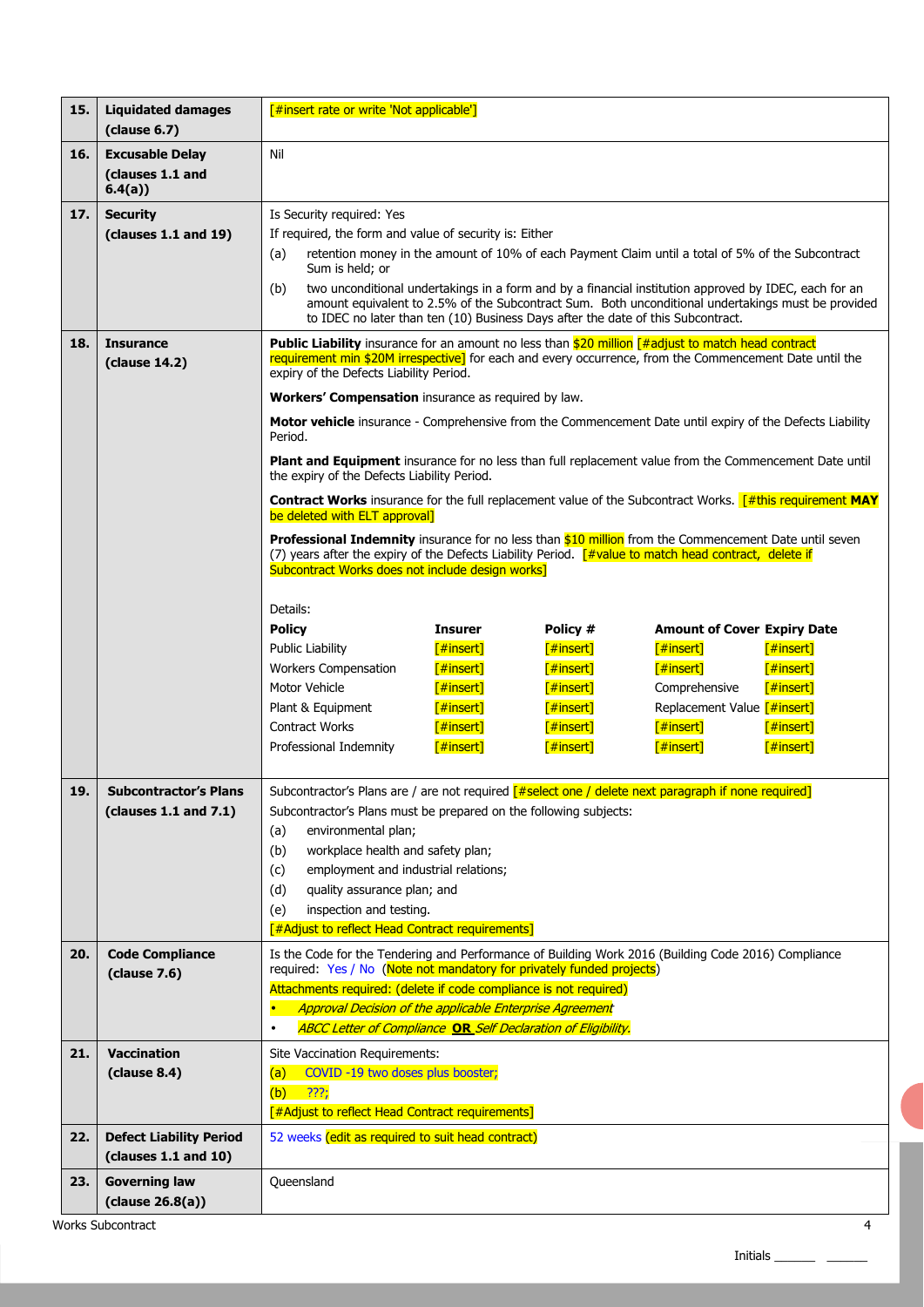| 24. | <b>IDEC's address for</b><br>notice<br>clauses 27(c)      | Contact name:<br>Position:<br>Address:<br>Phone:<br>Email: | Damian Gartshore<br>Chief Operating Officer (COO)<br>PO Box 100 Cannon Hill Old 4170<br>07 3908 9600<br>damiang@idec.com.au |
|-----|-----------------------------------------------------------|------------------------------------------------------------|-----------------------------------------------------------------------------------------------------------------------------|
|     |                                                           | Email:                                                     | Payment Claims and Invoices <b>MUST</b> be issued to the following email address.<br>invoices@idec.com.au                   |
| 25. | <b>Contractor's address</b><br>for notice<br>clause 27(c) | Contact name:<br>Position:<br>Address:<br>Phone:<br>Email: | [#insert]<br>[#insert]<br><b>F#insert Subcontractors Address]</b><br>[#insert]<br>[#insert]                                 |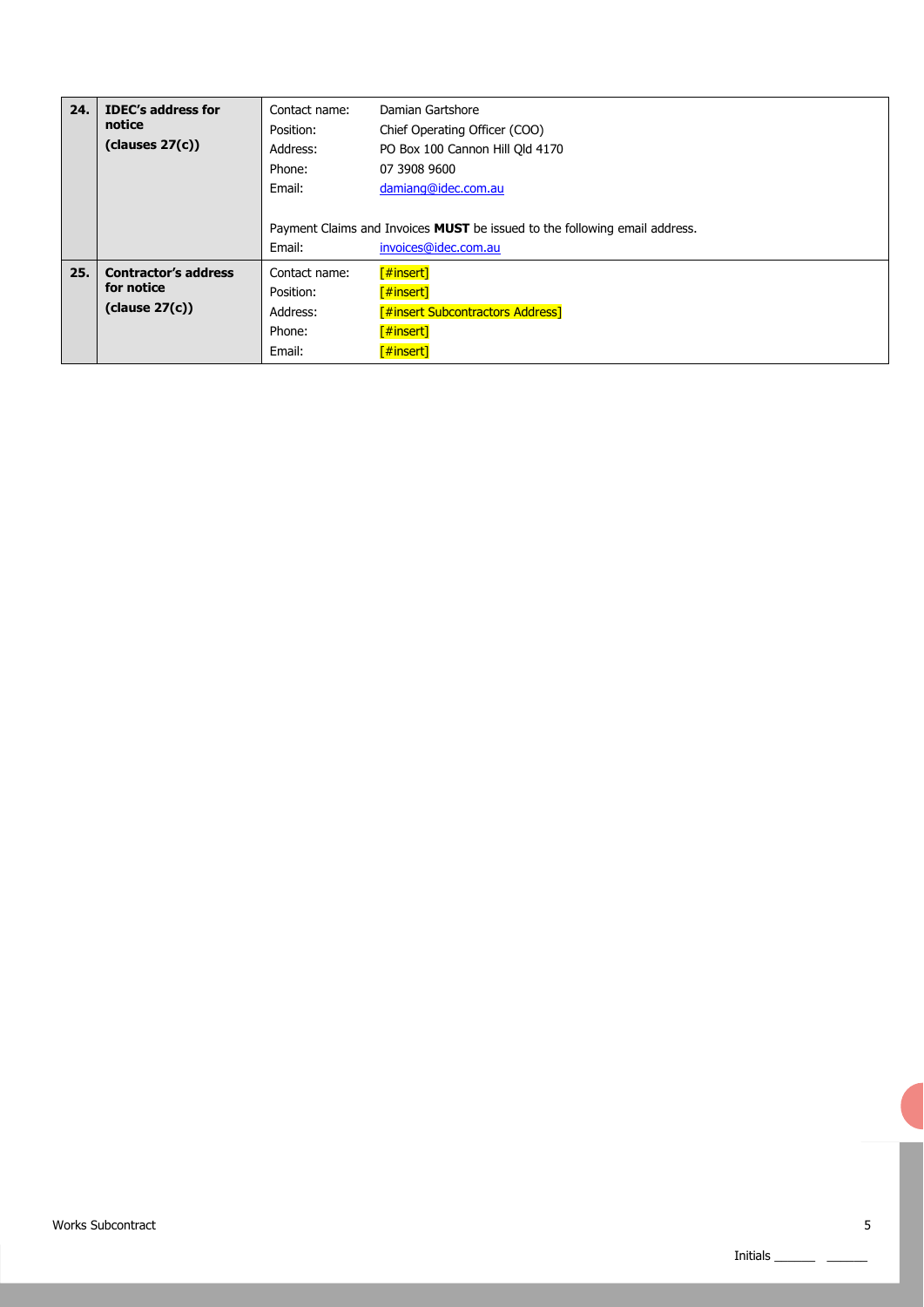## Special Conditions

[#Delete any of the below Special Conditions that are not required. Add any additional Special Conditions that are required]

[**#Optional:** this Special Conditions may be deleted if the Subcontractor will not be designing the Subcontract Works]

#### **1 DESIGN**

- (a) If the Subcontractor is required to develop a design for the Subcontract Works then:
	- (i) any design produced by the Subcontractor must be fit for the purpose stated in or implied in this Subcontract, including the scope of Subcontract Works in Schedule 3;
	- (ii) the Subcontractor must effect and maintain a professional indemnity and liability policy of insurance for not less than \$10 million from the Commencement Date until six years after the Date of Completion.
- (b) The Subcontractor must ensure that any consultants which are involved in developing the design:
	- (i) liaise with IDEC when it requires to ensure that the design complies with the scope of Subcontract Works in Schedule 3 and the requirements of this Subcontract. The involvement of IDEC does not affect, in any way, the Subcontractor's obligations under this Subcontract; and
	- (ii) effect and maintain a professional indemnity and liability policy of insurance for not less than \$10 million from the Commencement Date until six years after the Date of Completion.
- (c) The Subcontractor must obtain the written approval of IDEC for all design documents produced by the Subcontractor at least 15 Business Days before those documents are required for the performance of the work shown or described in those documents and must not proceed with any work under design documents produced by the Subcontractor until it has obtained approval for those documents from IDEC.
- (d) IDEC may either approve or reject, with written reasons, any draft design documents. If IDEC rejects draft design documents, the Subcontractor must resubmit those documents (amended in accordance with IDEC's written reasons for rejection) within five (5) Business Days after receiving the rejection. The Subcontractor must continue to resubmit any draft in accordance with this Special Condition until the draft design documents are approved by IDEC.
- (e) The parties agree that:
	- (i) IDEC is not required to check the design documents for errors, omissions or compliance with this Subcontract;
	- (ii) the purpose of IDEC giving its consent, approval or direction about the design documents is to give the Subcontractor an opportunity to monitor the progress of the design of the Subcontract Works and Subcontractor's compliance with this Subcontract; and
	- (iii) IDEC's approval or rejection of, or comment on, any design documents does not affect in any way the Subcontractor's obligations to complete the Subcontract Works in accordance with this Subcontract or otherwise relieve the Subcontractor from any of its obligations under this Subcontract.
- (f) The Subcontractor may not make any Claim in relation to the rejection of any draft design documents which do not comply

with the scope of Subcontract Works in Schedule 3 or the requirements of this Subcontract.

#### **2 HEAD CONTRACT PROVISIONS**

Insert Head contract provisions that are required to be passed on to Sub-contractors (NB remember to reformat font size)

#### **3 SEPARABLE PORTIONS**

Where there are Separable Portions under this Contract:

- a) The Subcontractor must bring each Separable Portion to Completion by the relevant Date for Completion; and
- b) The interpretations of:
	- (i) Date for Commencement;
	- (ii)Date for Completion;
	- (iii) Completion;
	- (iv) Defect;
	- (v) Defects Liability Period; and
	- (vi) Excusable Delay;

and clause 6 and 10 will apply separately to each Separable Portion and references therein to the Works and to Work under the Contract will be taken to mean so much of the Works and the Work under the Contract as is compromised in the relevant Separable Portion.

 IDEC may determine that any work that is the subject of a Variation directed under clause 11.1 is a Separable Portion. The Date for Completion applicable to each such Separable Portion will be a reasonable date as determined by IDEC after consultation with the Subcontractor.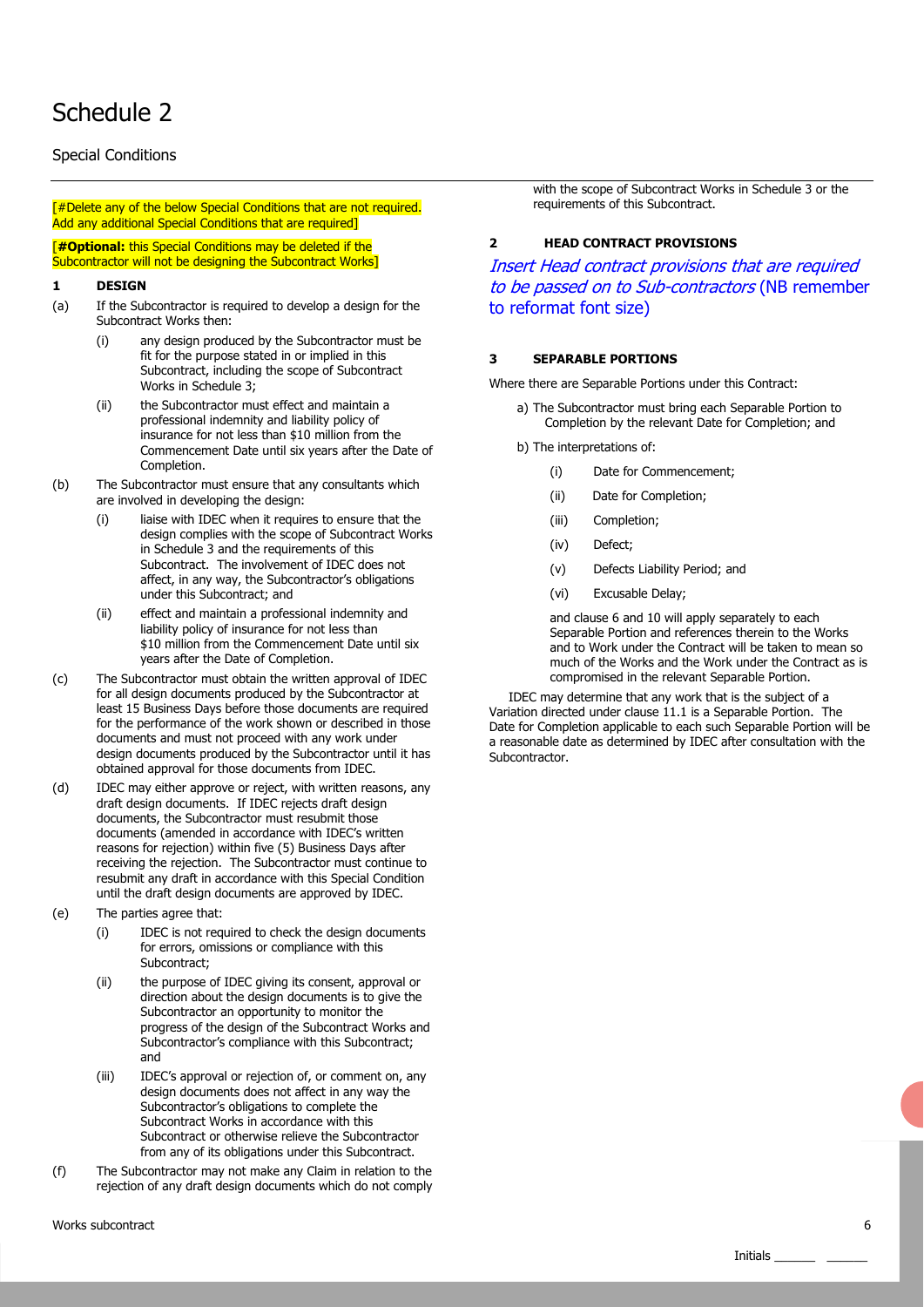Scope of Subcontract Works

## Off-site Works

Insert general description of off-site works including design, supply and delivery where applicable.

Describe work to be done by others or supplied by idec and co-ordinated with subcontractor.

## On-site Works

Insert general description of on-site works including supply, application and installation.

Describe work to be done by others or supplied by idec and co-ordinated with subcontractor.

All in accordance with the following documentation:

- 1. Scope of Works Job #-Trade-Schedule ?-YYMMDD
- 2. Construction Programme Project Specific
- 3. Documentation as noted Drawing Register ?dated?– Insert relevant Drawings only
- 4. Specifications / Induction requirements?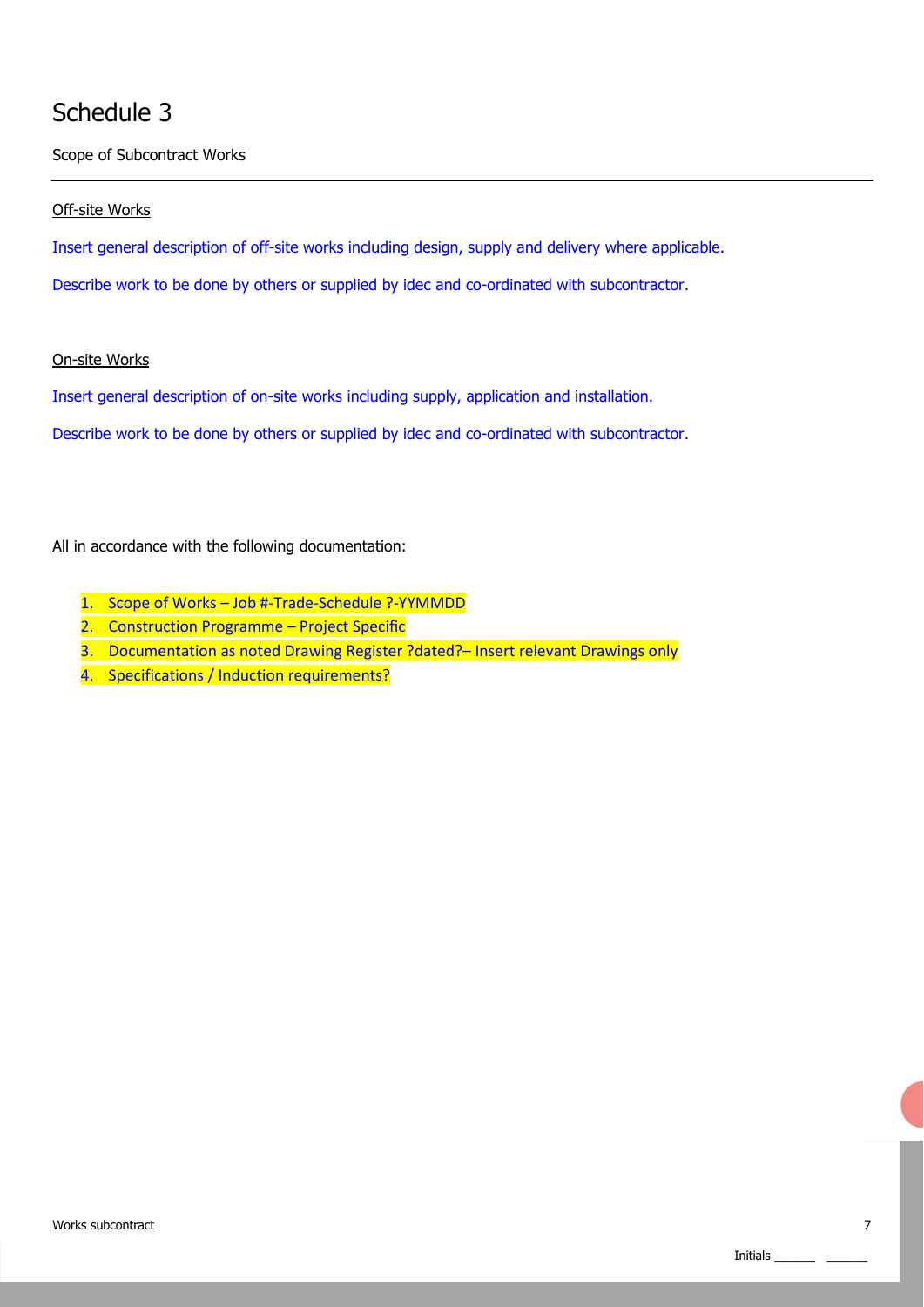Schedule of Prices and Rates

## **[#insert Schedule of Price and Rates]**

NOTE: Are Separable Portions Required? If YES trade breakdown should define the separable portions. Provisional sums must be clearly identified (noting they do not form part of the contract sum (refer Cl 12.9)

### **Trade Breakdown**

| <b>Site 1 - Description</b> | Unit        | Qty | Rate         | <b>Total</b>            |
|-----------------------------|-------------|-----|--------------|-------------------------|
| eg. Installation            | hrs/ea/item | #   | \$250        | $\overline{\mathsf{S}}$ |
|                             |             |     |              |                         |
| <b>Site 2 - Description</b> | <b>Unit</b> | Qty | Rate         | <b>Total</b>            |
| eg. Installation            | hrs/ea/item | #   | \$250        | $\overline{\mathsf{S}}$ |
|                             |             |     |              |                         |
| <b>Site 3 - Description</b> | Unit        | Qty | Rate         | <b>Total</b>            |
| eg. Installation            | hrs/ea/item | #   | \$250        | $\overline{\mathsf{s}}$ |
|                             |             |     |              |                         |
|                             |             |     |              |                         |
|                             |             |     | <b>Total</b> | $\overline{\mathsf{S}}$ |

### **Standard Rates**

| <b>Description</b> | Daily/Hourly<br>Rate | <b>Overtime Rate</b> | <b>Travel Rate</b> |
|--------------------|----------------------|----------------------|--------------------|
| eg. Roofer         | \$65/hr              | \$85/hr              | Nil                |
| eg. 45ft Boomlift  | \$20/day             | N/A                  | \$120/ea           |
|                    |                      |                      |                    |
|                    |                      |                      |                    |
|                    |                      |                      |                    |

The hourly rates for the Subcontractor's personnel are based upon works being undertaken during the normal site working hours and are inclusive of hourly rate of pay, mobilisation and demobilisation costs, travel time and expenses, LAHA, visa fees, authorisations and permits, statutory burdens, taxes, allowances, consumables, personal protective equipment, small tools and any other allowances as mandated under the applicable award or Industrial Instrument that applies for performance of the Works required under the Subcontract.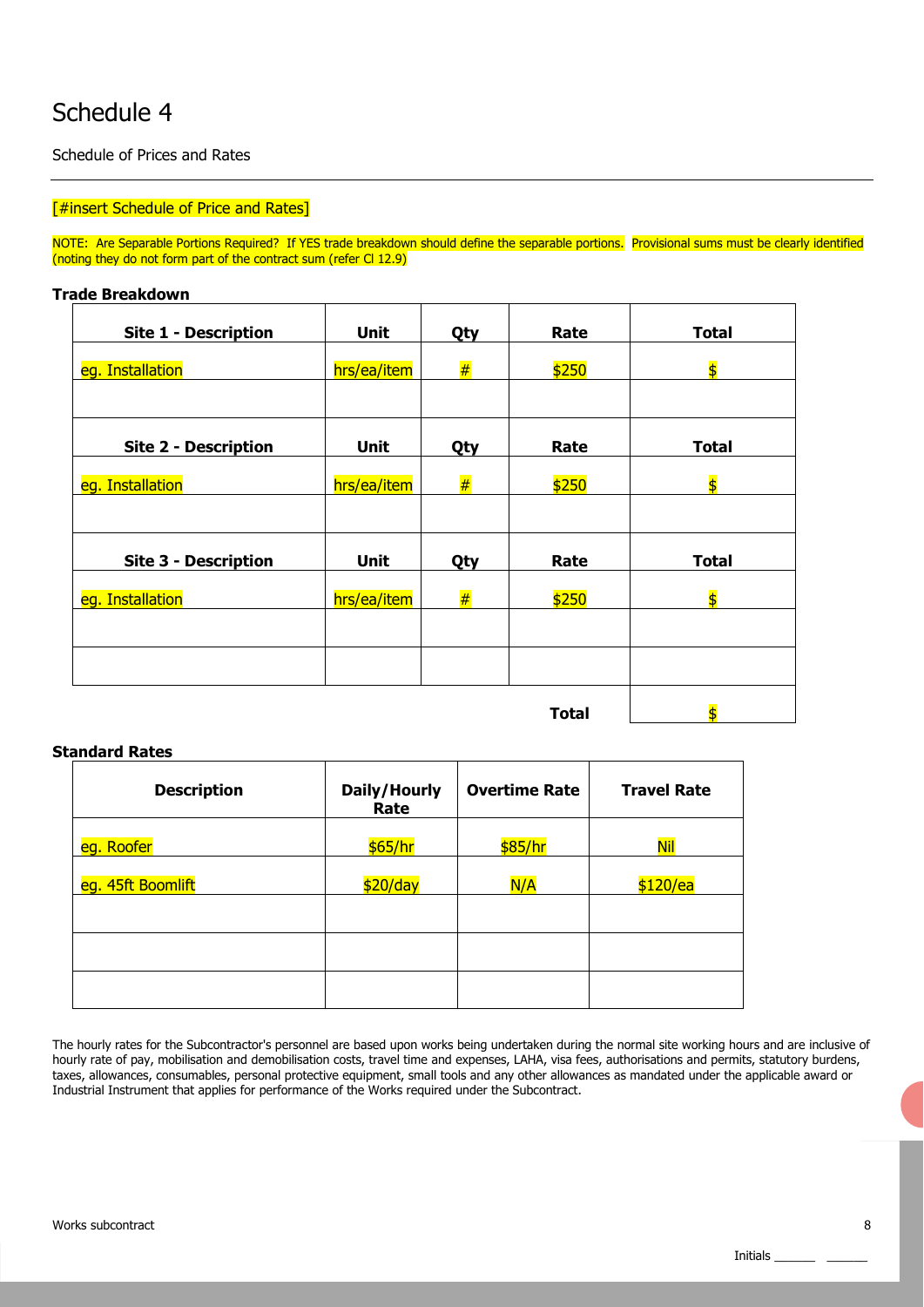Deed of Release

**Dartigc** 

## Deed of Release

THIS DEED is made on 20

| י טונוכט             |                                                               |
|----------------------|---------------------------------------------------------------|
| <b>IDEC</b>          | Idec Solutions Pty Ltd ABN 15 082 559 920                     |
|                      | of 265 Queensport Road North, Murarrie, QLD 4172              |
| <b>Subcontractor</b> | [#insert Subcontractors name]ABN [#insert Subcontractors ABN] |
|                      | of [#insert Subcontractors Address]                           |

## **BASIS OF RELEASE AND WAIVER**

This Release and Waiver relates to an agreement (**Subcontract**) between IDEC and the Subcontractor with respect to the following works and/or services:

#insert project Number / Project Name / Works or Services Details

### **RELEASE AND WAIVER**

Pursuant to the Subcontract and in consideration of the Total Subcontract Sum as set out in item 1.4 below which has been or is to be paid to the Subcontractor, the Subcontractor fully releases and discharges IDEC (and its employees, agents, contractors, suppliers and consultants) from and against all Claims, demands and causes of action and proceedings of every kind and nature which the Subcontractor may or might have had or might assert arising directly or indirectly out of the Subcontract or the works and/or services under the Subcontract or in relation to the Subcontract and in accordance with the terms of this Release and Waiver except for its rights (if any) with respect to the amounts (if any) set out in items 2.3 and 3.2 below and the exceptions to this Release and Waiver set out below. The exceptions to this Release and Waiver (if any) are:

..............................................................................................................................................................................

# insert exceptions or Nil

### **FINANCIAL STATUS**

|                  |                                                                                                                     | Amount (\$)<br>(Excl GST) |
|------------------|---------------------------------------------------------------------------------------------------------------------|---------------------------|
| 1                | <b>Account details</b>                                                                                              |                           |
| $1.1\,$          | Original Subcontract Sum                                                                                            |                           |
| 1.2              | Variations or other Subcontract adjustments                                                                         |                           |
| 1.3              | Any other adjustments (e.g. statutory provisions)                                                                   |                           |
| 1.4              | <b>Total Subcontract Sum</b>                                                                                        |                           |
| 2                | <b>Payment due</b>                                                                                                  |                           |
| 2.1              | Total Subcontract Sum as per Item 1.4 above                                                                         |                           |
| 2.2 <sub>2</sub> | Less previous payments                                                                                              |                           |
| 2.3              | Less retention money or any other money withholding (if<br>any) which shall be held by IDEC subsequent to this date |                           |
| 2.4              | Total payment due                                                                                                   |                           |
|                  |                                                                                                                     |                           |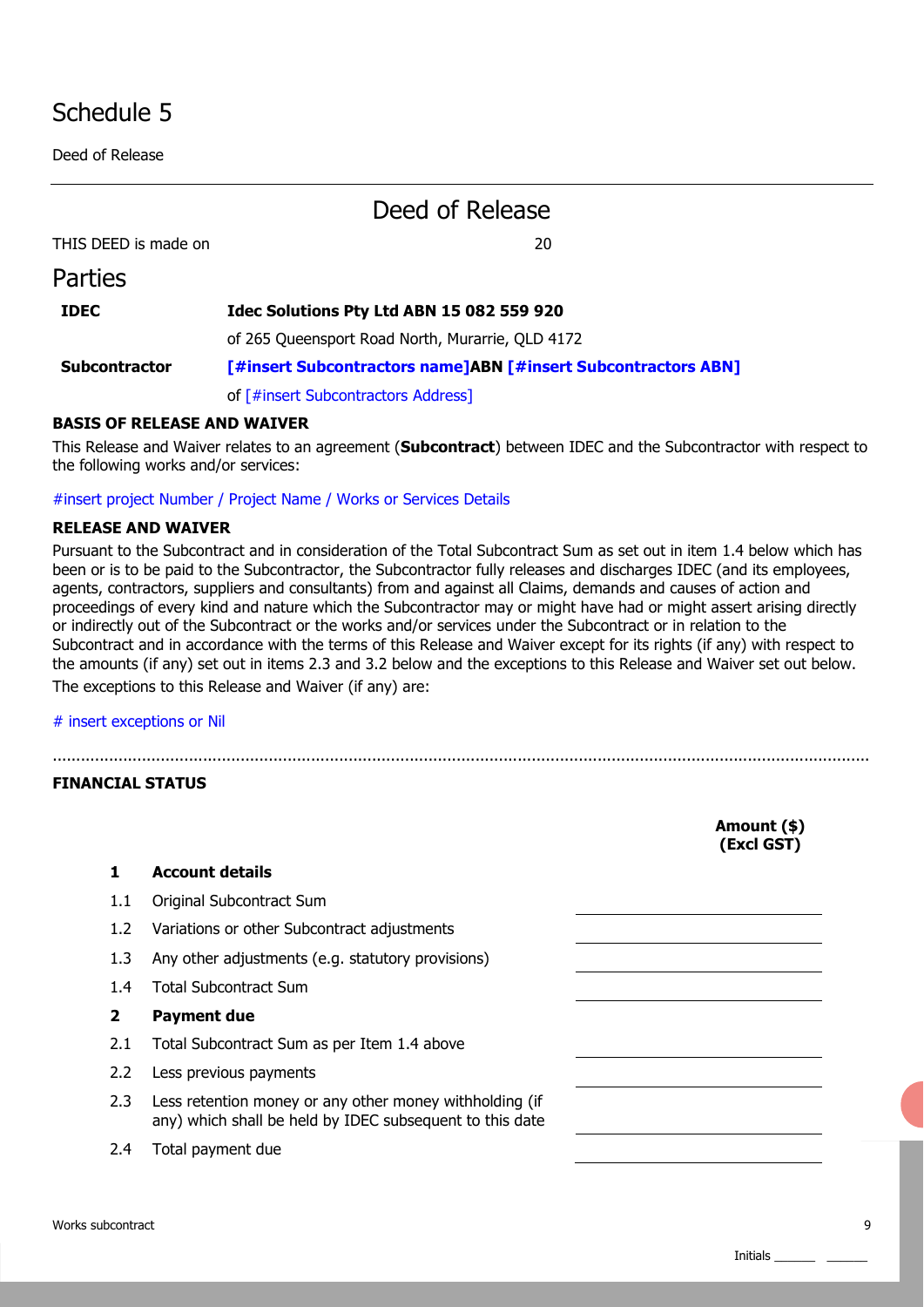**Amount (\$) (Excl GST)** 

## **3 Non Cash Security**

- 3.1 Amount of Non Cash Security held by IDEC due to be released at this date
- 3.2 Balance of Non Cash Security which shall be held by IDEC subsequent to this date

## **TERMS OF RELEASE AND WAIVER**

- 1. The Subcontractor accepts the amount set out in item 2.4 (Total Payment Due) as the final payment under the Subcontract except if it has any rights with respect to the amounts set out in items 2.3 and 3.2 and the exceptions set out in this Release and Waiver.
- 2. The Subcontractor certifies that its subcontractors, suppliers and all persons who have performed works and/or services (including the supply of goods) in connection with the Subcontract and the Subcontract Works have been paid in full, and the Subcontractor agrees to provide IDEC upon demand, evidence of such payment as may be reasonably required.
- 3. The Subcontractor certifies that all wages due and owing to its employees, and the employees of its subcontractors and suppliers, have been paid in full to this date and that all obligations to make payments with respect to them, whether as a result of a statutory obligation or otherwise, have been paid in full.
- 4. The Subcontractor indemnifies IDEC against and waives and relinquishes all or any Claims, liens, encumbrances, levies, attachments and all other rights, whether known or unknown, arising directly or indirectly out of the Subcontract or the Subcontract Works.
- 5. The Subcontractor undertakes that if IDEC is called upon to pay for or defend against any Claims or liens of any kind arising directly or indirectly out of the Subcontract or the Subcontract Works which the Subcontractor is obliged to pay and discharge, the Subcontractor must indemnify IDEC from and against any such payment or defence (including any reasonable legal fees and costs it incurs), and will at the request of IDEC and its own expense take over and assume the defence and liability for any such Claim or lien.
- 6. The Subcontractor confirms that the payments made by IDEC will not constitute an acceptance of defective or improper work or services or relieve the Subcontractor from any of its obligations arising directly or indirectly out of the Subcontract or the Subcontract Works.
- 7. The Subcontractor indemnifies IDEC from all and any proceedings brought by persons in relation to the Subcontract Works.
- 8. IDEC will not be obliged to certify or arrange to make the payment referred to in item 2.4 nor certify or arrange to release any Security, unless and until IDEC receives this Release and Waiver signed by the Subcontractor.
- 9. A word or phrase defined in the Subcontract and not defined in this deed has the meaning given in the Subcontract.
- 10. Where relevant, references to IDEC include its employees, agents, contractors, suppliers and consultants.

### EXECUTED as a deed

Signed, sealed and delivered by [#insert Subcontractors name]ABN [#insert Subcontractors ABN] on  $(20 - 1)$ Subcontractors ABN1 on  $($   $/$   $/$   $/$ 20 by:

 $\wedge$  Director  $\wedge$  Signature of Witness

Full name of Director  $\triangle$  Name of Witness (print)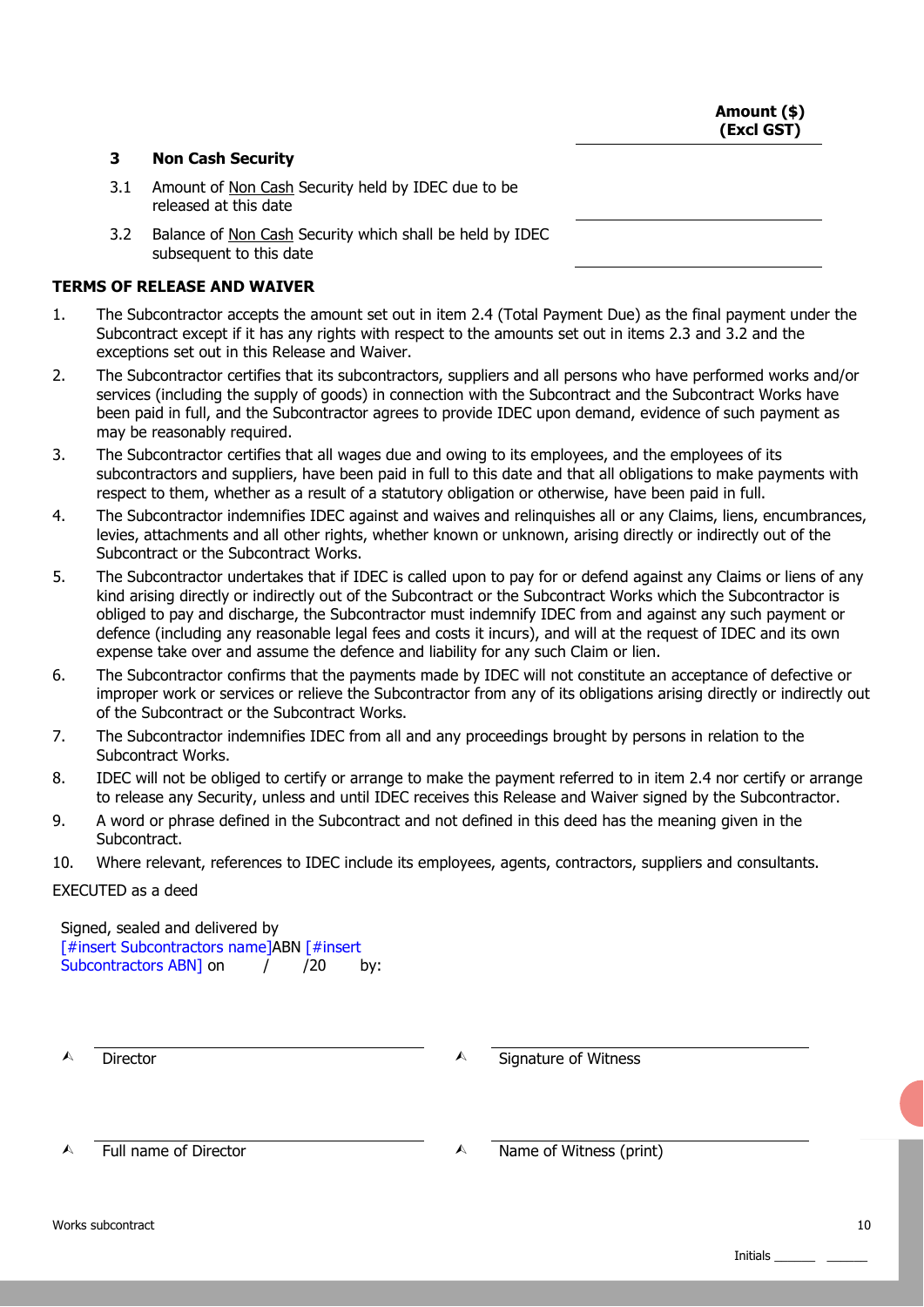Deed of Warranty

[#insert form required by Head Contract or write 'Not applicable']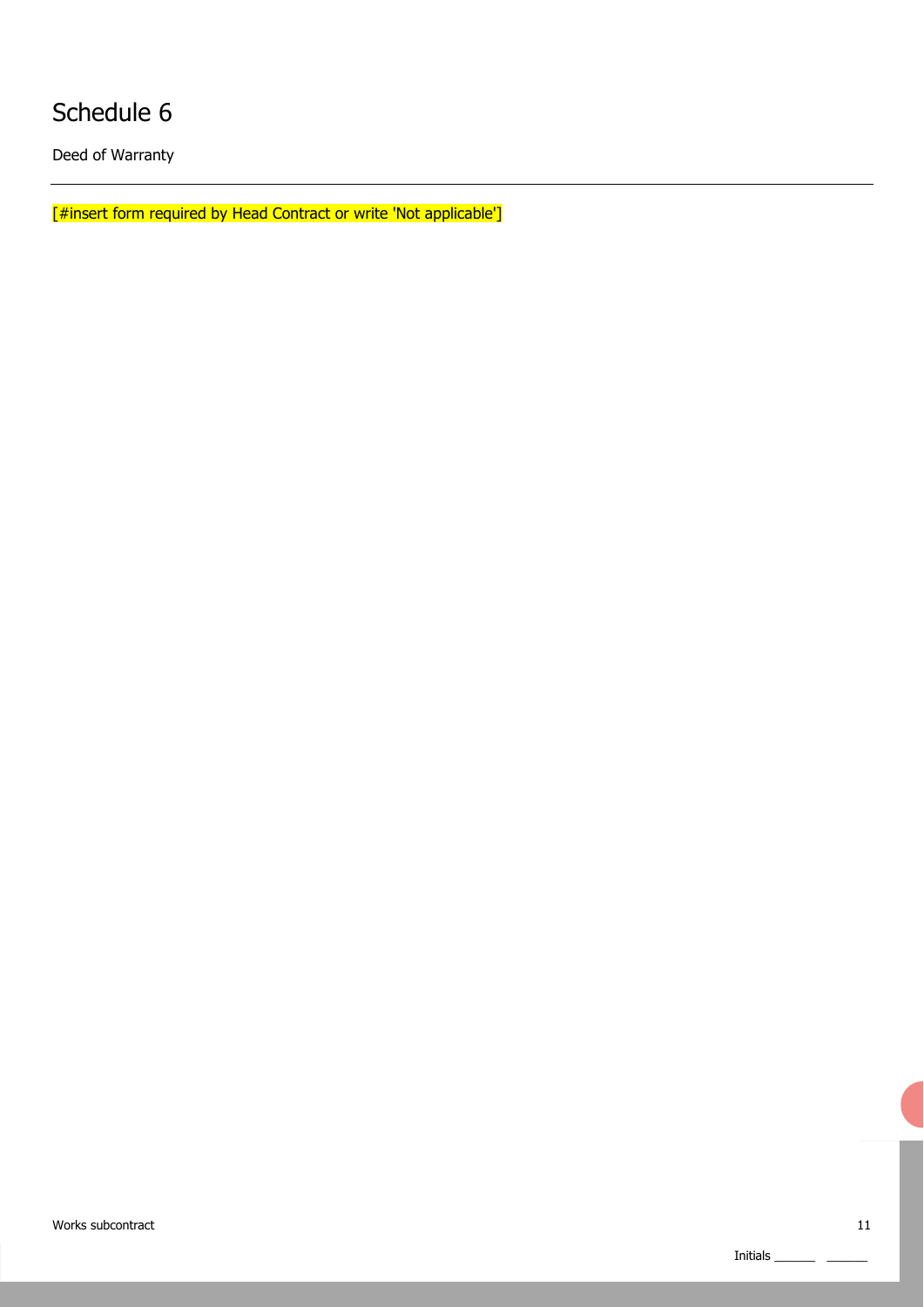Format of Sub-Contractor's Declaration

## **SUBCONTRACTOR'S DECLARATION (regarding Workers Compensation, Pay-Roll Tax, Remuneration and other matters)**

| οf |                   | Subcontractor: [#insert Subcontractors name]_ ABN:[#insert Subcontractors ABN]_ QBCC: [#insert QBCC]<br>("Subcontractor") has entered into a |
|----|-------------------|----------------------------------------------------------------------------------------------------------------------------------------------|
|    | Subcontract:      | Dated:                                                                                                                                       |
|    |                   | ("Subcontract") with idec solutions ABN: 15 082 559 920                                                                                      |
|    | For work between: | and / / ("Period") and Payment Claim dated: / /<br>$\left  \begin{array}{c} \end{array} \right $<br>("Payment Claim").                       |
|    |                   |                                                                                                                                              |
|    |                   |                                                                                                                                              |
|    |                   |                                                                                                                                              |
|    |                   | Declaration on its behalf.                                                                                                                   |
|    |                   | 2. All subcontractors, suppliers and consultants, and their workers who have at any time been engaged or                                     |
|    |                   | employed by the Subcontractor on work under the Subcontract have as at the date of this Declaration been                                     |
|    |                   | paid all moneys due and payable to them in respect of their engagement or employment for work done in                                        |
|    |                   | connection with the Subcontract.                                                                                                             |
|    | required.         | 3. All remuneration, wages, allowances and other entitlements payable to employees have been paid as legally                                 |
|    |                   | 4. All insurance policies as required under the Subcontract remain in force and all insurance premiums have                                  |
|    |                   | been paid as required by insurers. Attached to this Declaration are copies of all Certificates of Currency in                                |
|    |                   | respect of such insurance policies.                                                                                                          |
| 5. |                   | As at the date of this Declaration the Subcontractor:                                                                                        |
|    |                   | a. Is registered for GST (if legally required to be so) and                                                                                  |
|    |                   | b. Is not in breach of any obligation or any agreement in the Subcontract.                                                                   |
| 6. |                   | I acknowledge on behalf of the Subcontractor that by submitting the Payment Claim which accompanies this                                     |
|    |                   | Declaration, the Subcontractor thereby releases idec from any claim (whether for time or money or otherwise                                  |
|    |                   | and whether pursuant to the Subcontract or otherwise) not notified in accordance with the Subcontract.                                       |
|    |                   | 7. In relation to pay-roll tax:                                                                                                              |
|    |                   | a. The Subcontractor is registered as an employer under the relevant pay-roll legislation (if legally                                        |
|    |                   | required to be so);                                                                                                                          |
|    |                   | b. All pay-roll tax payable by the Subcontractor in respect of remuneration and wages paid or payable to                                     |
|    |                   | its employees, during the Period covered by the Payment Claim to which this Declaration is attached,                                         |
|    |                   | for work done in connection with the Subcontract has been paid;                                                                              |
|    | c.                | If the Subcontractor subcontracts work the Subcontractor has been given written statements by its                                            |
|    |                   | subcontractors under the relevant pay-roll legislation and/or in respect of the issues set out in above                                      |
|    |                   | paragraphs of this Clause 7 in its capacity as Subcontractor subcontracting works in connection with                                         |
|    |                   | the work carried out in the same Period.                                                                                                     |
| 8. |                   | In relation to workers compensation:                                                                                                         |
|    |                   | a. The Subcontractor has and will maintain in force valid workers compensation insurance policy in                                           |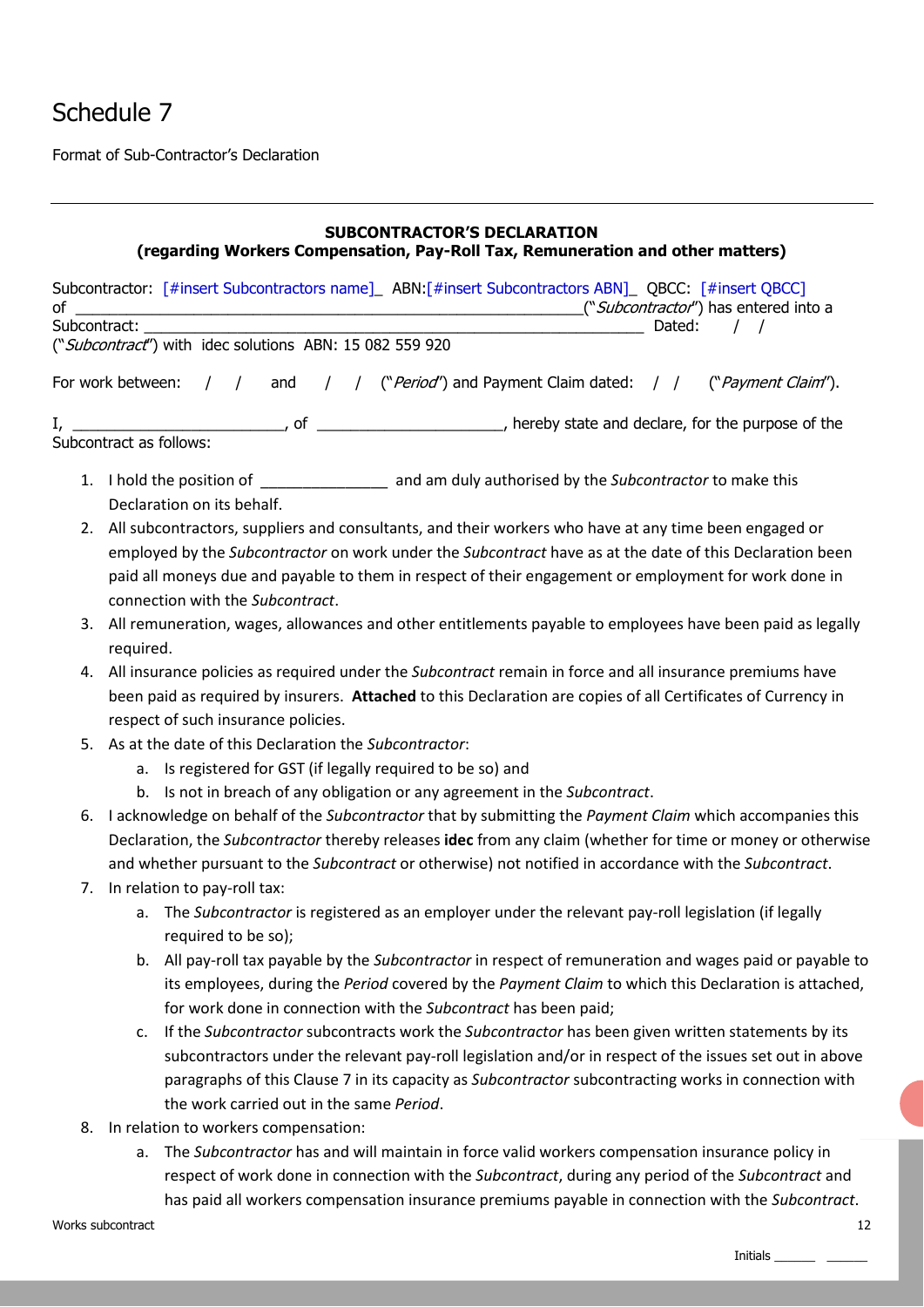**Attached** to this Declaration is a Certificate of Currency in respect of that insurance which certificate complies with the *Subcontract*;

- b. If the *Subcontractor* subcontracts work the *Subcontractor* has been given written statements by its subcontractors in respect of the issues set out in above paragraphs of this Clause 8 in its capacity as *Subcontractor* subcontracting works in connection with the work carried out in the same *Period*.
- 9. If required by Clause 7.6 the *Subcontractor* is and continues to be Code Compliant in accordance with the National Code of Practice for the Construction Industry and applicable State Code in accordance with the Australian Government Implementation Guidelines for the National Code of Practice for the Construction Industry and applicable State Code.

## **SUBSCRIBED** and **DECLARED By )**

…………………………………………………. Signature of Deponent

……………………………………………… Name of Deponent

At a contract of the contract of  $\lambda$ This day of (1) In the presence of:  $\qquad \qquad$ )

Signature of Witness

……………………………………………… Name of Witness & Qualification

………………………………………………….

NB Refer https://www.ag.gov.au/Publications/Statutory-declarations/Pages/List-of-authorised-witnesses.aspx for authorised witnesses.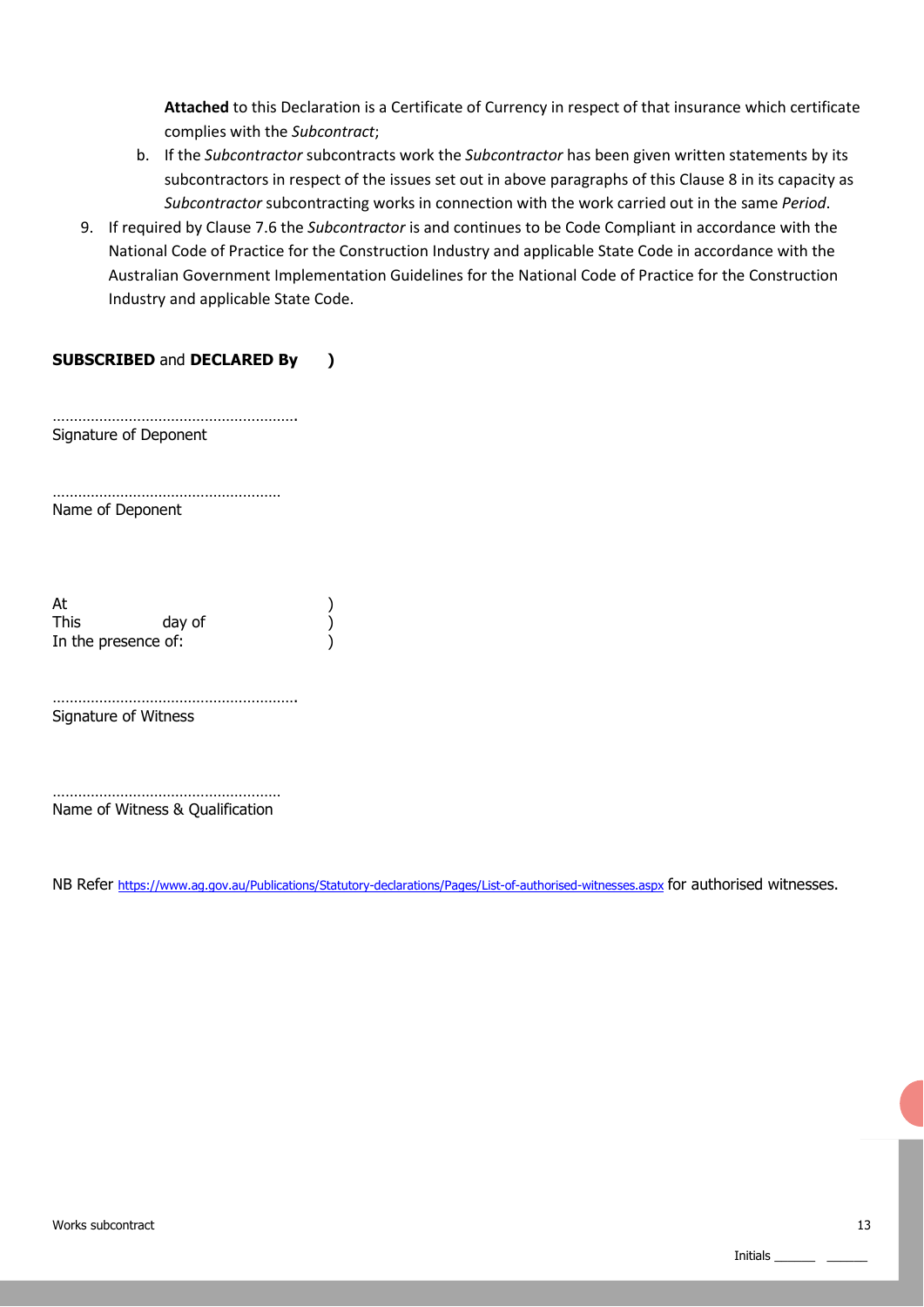## Building Code 2016 Requirements

Please identify the enterprise agreement(s) or Modern Award which will be applied on this project. You **MUST** provide ALL requested details. If you require assistance please contact the Fair Work Ombudsman on 13 13 94 or visit www.fairwork.gov.au. Enterprise Agreement(s): Agreement Lodgement Number: Expiry Date(s): Award (Modern Award): Award Identification Number: **ABCC Letter of Compliance**  1. For an Enterprise Agreement made **PRIOR TO 25th April 2014**  Please attach *ABCC Self-Declarations*  **OR**  2. For each Enterprise Agreement made **ON or AFTER 25th April 2014** Please attach the *ABCC issued Building Code Letter of Compliance*. If you do not have one you are requested to contact ABCC and have the enterprise agreement(s) assessed.

If you require assistance please contact the Australian Building and Construction Commission on 1800 003 338 or enquiry@abcc.gov.au or visit http://www.abcc.gov.au/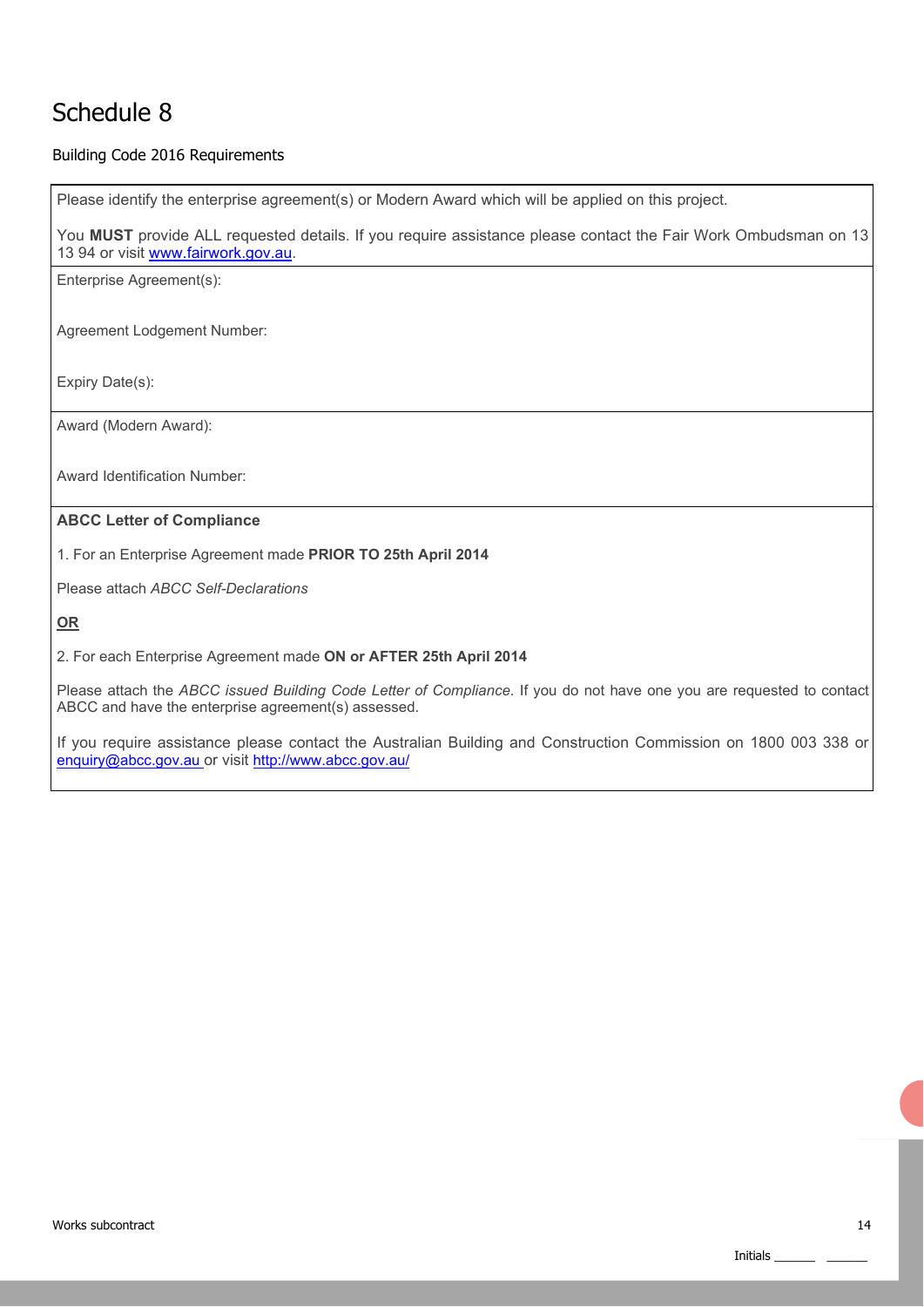## **GENERAL CONDITIONS**

### **1 DEFINITIONS AND INTERPRETATION**

## **1.1 Definitions**

#### In this Subcontract:

**Business Day** means a day that is not a Saturday or Sunday, or a public holiday, or a block-out period under the relevant state Security of Payment legislation in which the Subcontract Works are being carried out.

**Certificate of Completion** has the meaning given in clause 6.8.

**Claim** means any claim, notice, demand, debt, account, lien, liability, action, proceedings or suit under, arising out of, or in any way in connection with this Subcontract, the Subcontract Works or either party's conduct under this Subcontract or before it came into force, whether at law (including breach of contract) or in equity (including restitution), by statute, in tort (including negligence) or for restitution, including any claim, notice, demand, debt, account, lien, liability, action, proceeding or suit:

- (a) for the payment of money (including damages);
- (b) for an adjustment to the Subcontract Sum; or
- (c) for delay, disruption, acceleration or other time-based claim.

**Confidential Information** means any information relating to the business or affairs of IDEC or the Principal whether provided to or obtained by the Subcontractor prior to this Subcontract being formed, including this Subcontract and information about IDEC's Personnel, clients or the Principal. **Commencement Date** means the date stated in Schedule 1 or otherwise notified in writing by IDEC to the Subcontractor.

**Completion** is the stage in the carrying out of the Subcontract Works when:

- (a) the Subcontract Works are complete except for minor Defects that IDEC considers do not prevent the Subcontract Works from being safely used for any purpose required under this Subcontract and the Head Contract and the rectification of which will not hinder the convenient use of the Subcontract Works;
- (b) the Subcontractor has cleaned the Site and removed all rubbish and surplus material;
- (c) any documents or other information, required to be provided prior to Completion, including the documents and information described in Schedule 1, have been supplied to IDEC;
- (d) all tests required by this Subcontract, or reasonably required by IDEC, to be passed before Completion, have been carried out and passed and documentary evidence of the passing of such tests has been provided to IDEC; and
- (e) all other requirements of this Subcontract for the achievement of Completion have been completed.

Date for Completion means the date for Completion stated in Schedule 1, as adjusted in accordance with clause 6, but if another date is determined in any litigation, then that other date.

**Date of Completion** means the date that the Subcontract Works have reached Completion and a Certificate of Completion has been issued by IDEC.

**Defect** means any part of the Subcontract Works which does not comply strictly with the requirements of this Subcontract or is otherwise unsatisfactory to IDEC and includes any omissions from the Subcontract Works.

**Defects Liability Period** means the period stated in Schedule 1 and which commences on the Date of Completion.

#### **Excusable Delay** means:

- (a) subject to clause 6.3, delay caused by any act, default or omission of IDEC or its Personnel (who are not employed by the Subcontractor) or the Principal; or
- (b) any other delay described in Schedule 1, provided it is outside the reasonable control of the Subcontractor.

Force Majeure Event means any event or circumstance which could not have been prevented, overcome or remedied by the affected party exercising a reasonable standard of care and diligence and directly or indirectly results in a party being prevented from or delayed in performing its obligations under this Subcontract (other than a payment obligation).

**Final Payment Claim** has the meaning given in clause 12.2.

**Government Agency** means:

- (a) a government or government department or other body;
- (b) a government, semi-governmental or judicial person; and
- (c) a person (whether autonomous or not) who is charged with administration of a Legislative Requirement.

**Head Contract** means the agreement between IDEC and the Principal for performance of work of which the Subcontract Works forms part.

**Head Contract Program** means a program prepared by IDEC or by or on behalf of the Principal.

**Head Contract Works** means the whole of the work to be executed under the Head Contract.

**Industry Best Practice** means the standards (including any relevant Australian Standard, practices, methods and procedures generally followed or approved by relevant industries and contractors in Australia with respect to the Subcontract Works and the degree of skill, diligence, prudence and foresight which would reasonably and ordinarily be expected from a skilled and experienced contractor engaged in work comparable to the Subcontract Works.

**Insolvency Event** means any of the following events:

- (a) a liquidator, receiver, receiver and manager, administrator, official manager or other controller (as defined in the Corporations Act 2001 (Cth)), trustee or controlling trustee or similar official is appointed over any of the property or undertaking of the Subcontractor;
- (b) the Subcontractor is or becomes unable to pay its debts when they fall due or is or becomes unable to pay its debts within the meaning of the Corporations Act 2001 (Cth), or is presumed to be insolvent under the Corporations Act 2001 (Cth); and
- (c) an application or order is made for the liquidation of the Subcontractor or a resolution is passed or any steps are taken to liquidate or pass a resolution for the liquidation of the Subcontractor, otherwise than for the purpose of an amalgamation or reconstruction;
- (d) the Subcontractor ceases to carry on business;

Works subcontract 15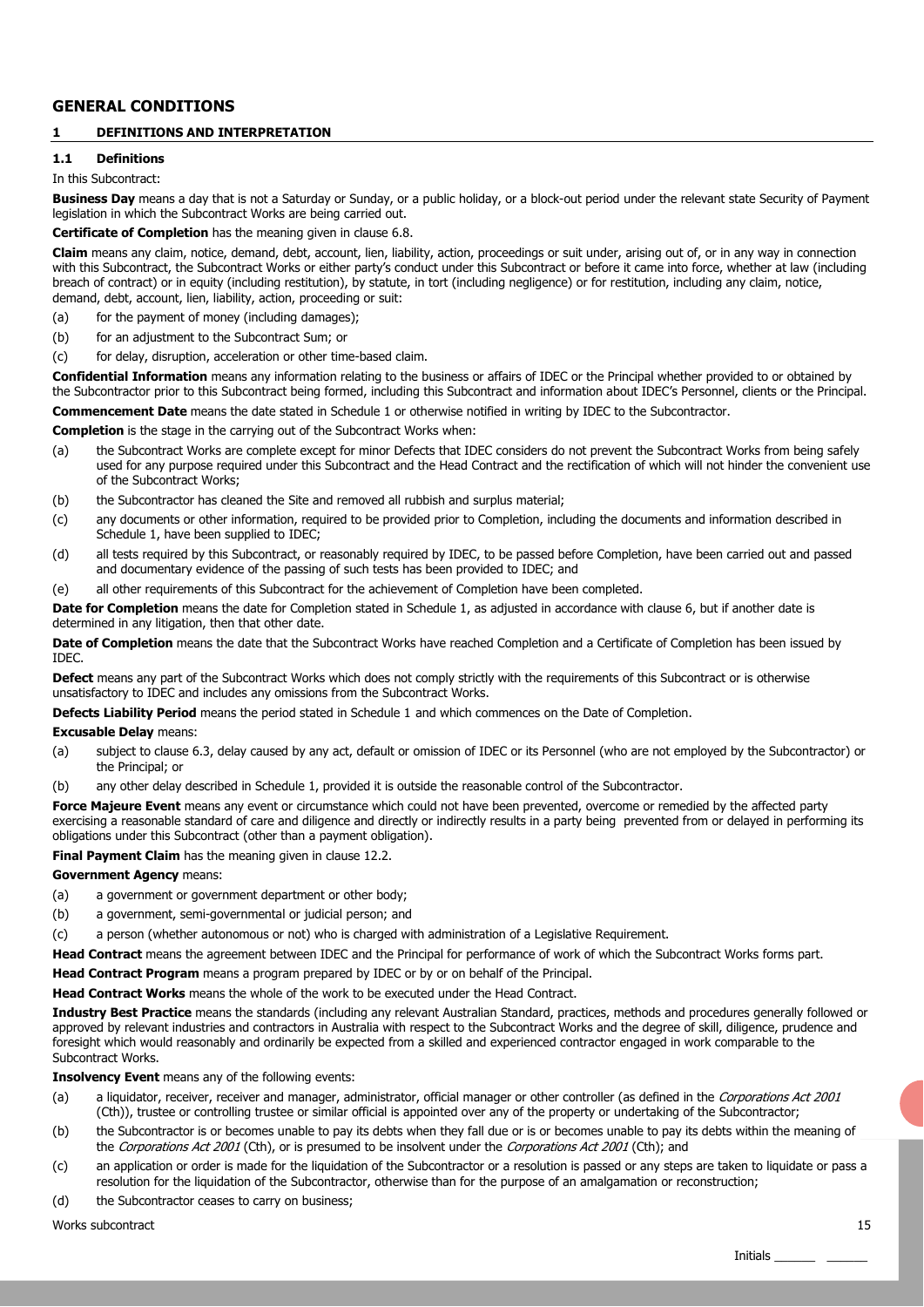- (e) the Subcontractor or the Subcontractor's property or undertaking becomes subject to a personal insolvency arrangement under Part X of the Bankruptcy Act 1966 (Cth) or a debt agreement under Part IX of the Bankruptcy Act 1966 (Cth);
- (f) anything analogous to the events described in paragraphs (a) to (e) occur.

**Intellectual Property Rights** means all beneficial and legal ownership and intellectual and industrial protection rights throughout the world, both present and future, including rights in respect of or in connection with any Confidential Information, copyright (including future copyright and rights in the nature of or analogous to copyright), moral rights, inventions (including patents), trade marks, service marks and designs (whether or not now existing and whether or not registered or registrable) and includes any right to apply for the registration of such rights and all renewals and extensions.

Latent Condition means physical conditions on or in the Site or its surroundings, including artificial things but excluding weather conditions, which differ materially from the physical conditions which should reasonably have been anticipated by the Subcontractor at the time if the Subcontractor had complied with the warranties in clause 2.3.

### **Legislative Requirement** includes:

- (a) acts, ordinances, regulations, by-laws, ordinances, orders, awards and proclamations of the Commonwealth, the State or Territory or local government relevant to the matters the subject of this Subcontract, the Subcontract Works or where any part thereof is being carried out;
- (b) certificates, licences, consents, permits, approvals, codes, standards and requirements of organisations having jurisdiction in connection with the carrying out of this Subcontract and the Subcontract Works;
- (c) Australian Standards and any other relevant standards; and
- (d) fees and charges payable in connection with the foregoing.

Payment Claim has the meaning given in clause 12.1.

**Payment Claim Date** means the date or the milestone for submission of Payment Claims stated in Schedule 1.

**Payment Schedule** has the meaning given in clause 12.3.

**Personnel** means the employees, agents, subcontractors, suppliers and consultants of a party, but IDEC's Personnel do not include the Subcontractor or the Subcontractor's Personnel and the Subcontractor's Personnel do not include IDEC or IDEC's Personnel.

**PPSA** means the Personal Property Securities Act 2009 (Cth).

**Principal** means the person named as principal of the Head Contract in Schedule 1.

Policy means any policy, standard, procedure or plan of IDEC listed in Schedule 1 or notified to the Subcontractor from time to time.

**Program** means the program for the performance of the Subcontract Works as described in clause 6.2.

**Quality Assurance System** means the Subcontractor's system which establishes the qualities and performance of the Subcontract Works including all quality manuals, plans, management structures, responsibility statements, techniques for identification and management of non-conforming or disputed Subcontract Works and other critical issues relating to quality assurance. The Subcontractor's system must comply with IS09001and may be third party accredited or such other standard notified in writing to the Subcontractor.

**Schedule of Prices and Rates** means the schedule of either or both lump sum prices and rates set out or referenced in Schedule 4.

#### **Security** means:

(a) retention money; or

(b) one or more unconditional undertakings, with no expiry date,

for the aggregate amount set out in Schedule 1.

**Site** means the site stated in Schedule 1 and any other land or places made available to the Subcontractor by IDEC or the Principal.

**Special Conditions** means the special conditions (if any) set out in Schedule 2.

**Subcontract** means this subcontract comprising of the documents referred to in the Schedule 1, together with any other documents which are incorporated by reference.

**Subcontractor's Plan** means the plan required under clause 7.1(a).

#### **Subcontract Sum** means

- (a) if IDEC accepted a lump sum fixed price then the price contained in the Schedule of Prices and Rates, that amount;
- (b) if IDEC accepted rates, the sum ascertained by calculating the products of the rates in the Schedule of Prices and Rates and the corresponding quantities of Subcontract Works actually performed; and
- (c) if IDEC accepted both lump sums and rates, the aggregate of the sums referred to in paragraphs (a) and (b) above,

but including any additions or deductions which may be required to be made under this Subcontract.

**Subcontract Works** means all work and materials to be carried out or supplied under this Subcontract and handed over to IDEC, including Variations and rectification work.

**Variation** has the meaning given in clause 11.1(a).

#### **1.2 Interpretation**

In this Subcontract, unless the context indicates otherwise:

- (a) a singular word includes the plural and vice versa;
- (b) a word which suggests one gender includes the other gender;
- (c) headings are, in the interpretation of this Subcontract, to be disregarded;
- (d) a reference to a clause, schedule, annexure or party is a reference to a clause of, and a schedule, annexure or party to, this Subcontract and references to this Subcontract include any schedules or annexures;
- (e) a reference to a party to this Subcontract or any other document or agreement includes the party's successors, permitted substitutes and permitted assigns;
- (f) if a word or phrase is defined, its other grammatical forms have a corresponding meaning;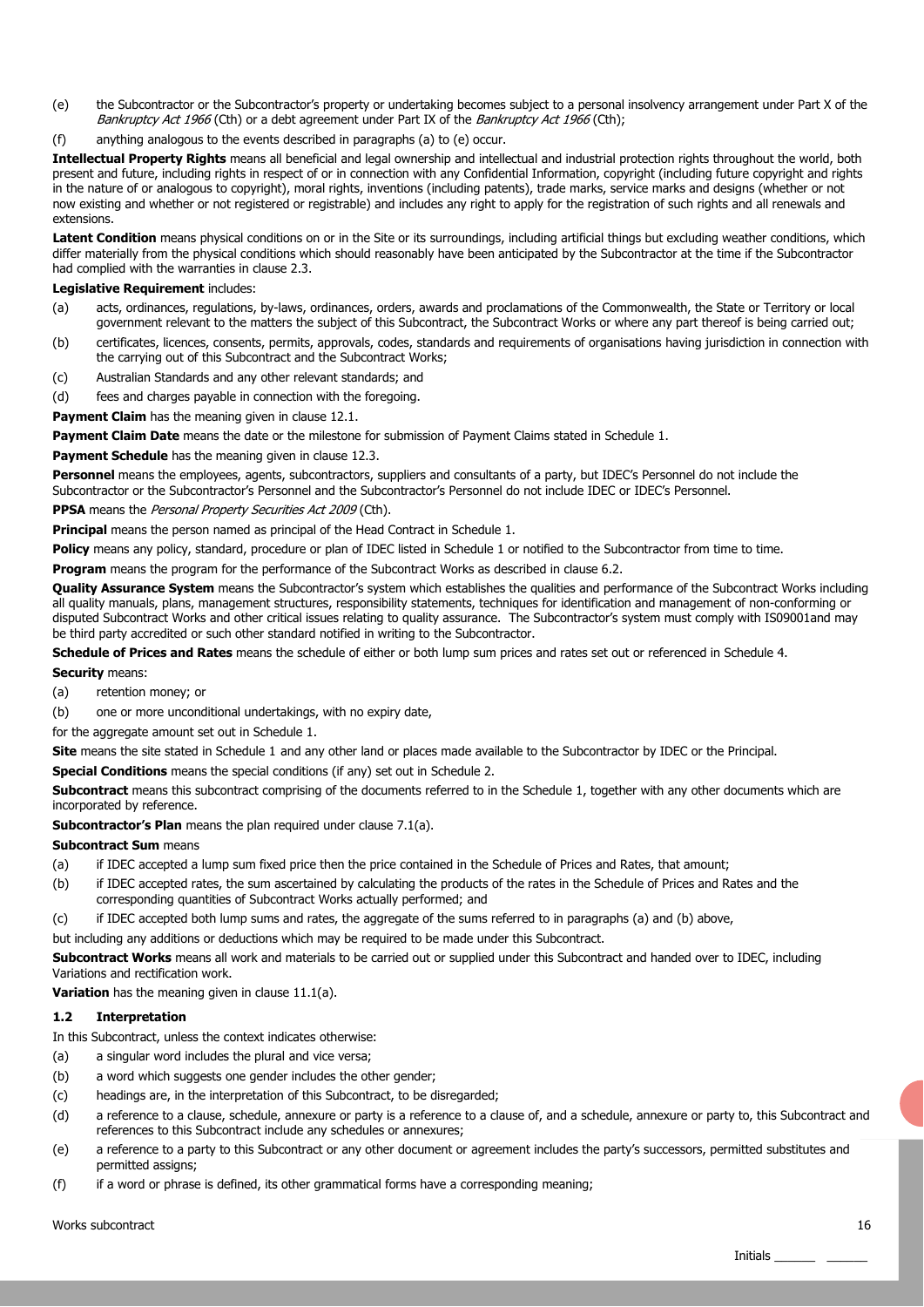- (g) a reference to a document or agreement (including a reference to this Subcontract) is to that document or agreement as amended, supplemented, varied or replaced;
- (h) a reference to this Subcontract includes the agreement recorded by this Subcontract;
- (i) a reference to legislation or to a provision of legislation (including subordinate legislation) is to that legislation as amended, re-enacted or replaced, and includes any subordinate legislation issued under it;
- (j) if any day on or by which a person must do something under this Subcontract is not a Business Day, then the person must do it on or by the next Business Day;
- (k) a reference to a person includes a corporation, trust, partnership, unincorporated body, government and local authority or agency, or other entity whether or not it comprises a separate legal entity;
- (l) a reference to 'month' means calendar month;
- (m) wherever the words 'include', 'included' or 'including' are used in this Subcontract, those words will be interpreted in all cases as if they were proceeded by the further words 'but not limited to' or the appropriate grammatical derivative; and
- (n) no provision of this Subcontract is to be construed against the interests of IDEC because IDEC prepared this Subcontract.

#### **1.3 Discrepancy or ambiguity**

- (a) This Subcontract comprises the documents set out in Schedule 1.
- (b) Any ambiguity, discrepancy or inconsistency between those documents will be resolved according to the descending order of precedence in Schedule 1.
- (c) If the order of precedence in Schedule 1 cannot resolve the ambiguity, discrepancy or inconsistency, then:
	- (i) IDEC will direct the interpretation to be followed with which the Subcontractor must comply; and
	- (ii) the Subcontractor will have no Claim against IDEC arising from or in connection with the ambiguity, discrepancy or inconsistency, whether under this Subcontract or otherwise.

#### **1.4 No acceptance**

Review, perusal or comment by IDEC of any document or information submitted by the Subcontractor does not indicate acceptance or approval by IDEC or relieve the Subcontractor of any of its obligations or liabilities, including responsibility for the correctness of information submitted by the Subcontractor.

#### **2 SUBCONTRACT WORKS**

## **2.1 Performance generally**

The Subcontractor must carry out and complete the Subcontract Works in accordance with this Subcontract.

#### **2.2 Standard of Subcontract Works**

The Subcontractor must carry out and complete the Subcontract Works:

- (a) in accordance with the Scope of Subcontract Works and the relevant Head Contract provisions (which are available for inspection by the Subcontractor), including plans, drawings and specifications relating to the Head Contract Works;
- (b) in an efficient, professional and cost effective manner in accordance with relevant industry principles and standards and to Industry Best Practice;
- (c) except where a higher standard is specified, in a good and proper and workmanlike manner and to the standard of care, skill, judgment and foresight that would be expected of a skilled and experienced contractor regularly engaged in the business of performing works and services of the kind required by this Subcontract;
- (d) using materials which (unless expressly stated otherwise) are new, of merchantable quality and fit for the purpose for which they are to be used; and
- (e) in accordance with all Legislative Requirements, Policies and directions and orders given by IDEC.

#### **2.3 Warranties**

The Subcontractor warrants that:

- (a) it has carefully reviewed this Subcontract and all other information made available by IDEC to the Subcontractor and has a clear understanding of the Subcontract Works and all things required to achieve Completion by the Date for Completion;
- (b) it has the skill, experience, ability and available resources to carry out the Subcontract Works in accordance with this Subcontract;
- (c) it has made its own investigation and assessment of the work and risks involved in undertaking the Subcontract Works and it has reviewed and satisfied itself about the information that IDEC has made available to it about the Subcontract Works and this Subcontract;
- (d) it has not relied upon, and will not rely upon, any matter disclosed, information provided or representation made to it by IDEC and that it has made and relied, and will make and rely, solely upon its own independent assessment, investigation and judgment of the work and risks involved in undertaking the Subcontract Works;
- (e) it has examined the Site and all its physical and environmental conditions, including surface, water and weather conditions at, on or affecting the Site;
- (f) it has informed itself of the nature of all materials necessary for the Subcontract Works, the means of access to the Site and the transport routes available for deliveries to the Site, and facilities at the Site and the availability of accommodation;
- (g) the scope of the Subcontract Works includes all incidental and related work which may arise from matters referred to, identified in, or to be reasonably inferred from or contemplated in Schedule 3; and
- (h) when complete, the Subcontract Works will comply with the requirements of this Subcontract, Industry Best Practice and all applicable Legislative Requirements.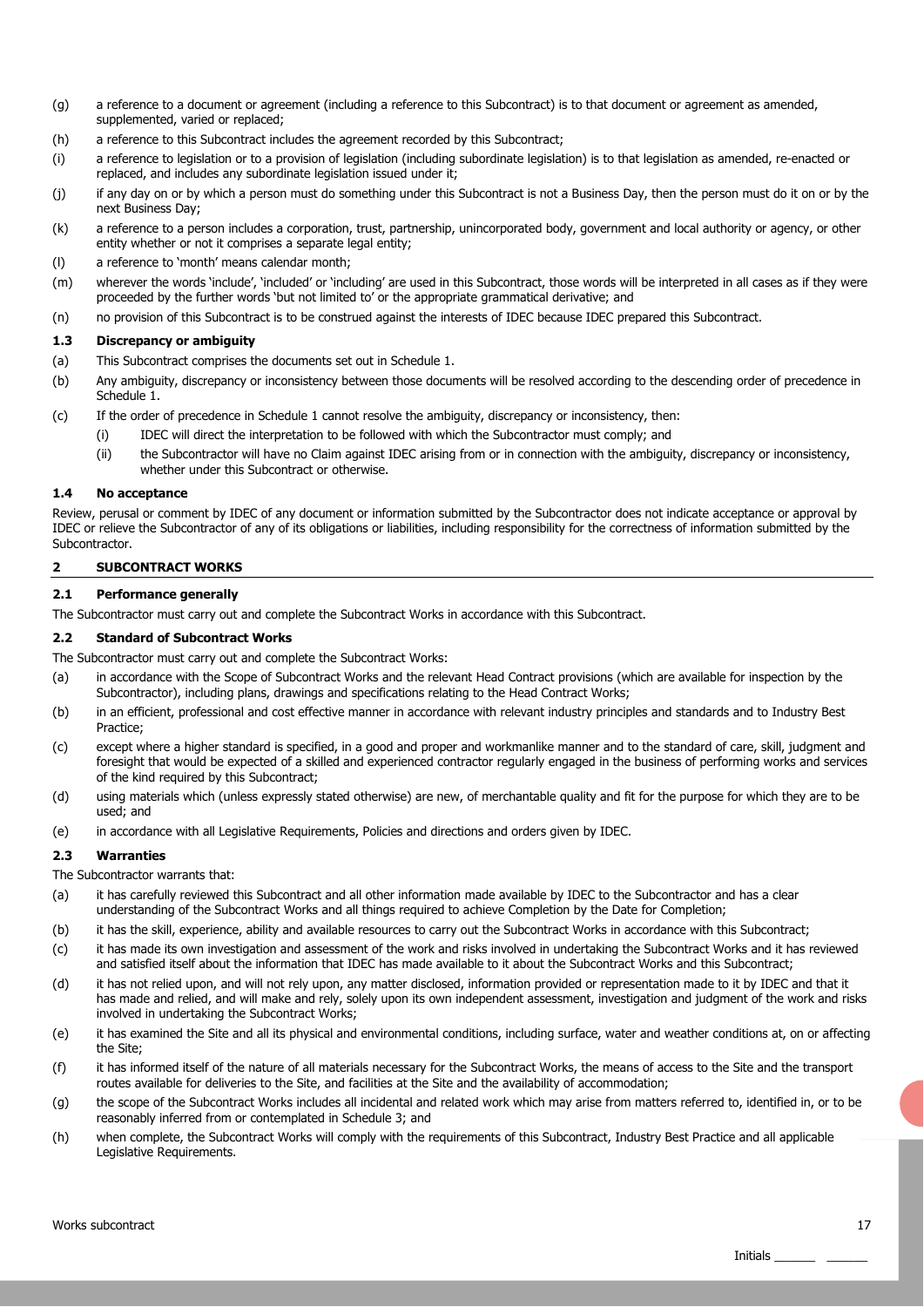#### **2.4 Subcontractor to supply**

The Subcontractor must, except to the extent stated in Schedule 1, supply all materials, equipment, services, utilities, temporary works, consumables items, transport, plant, labour and supervision the Subcontractor requires to fulfil its obligations under this Subcontract.

#### **3 SUBCONTRACT SUM**

#### **3.1 Payment**

In consideration of the proper performance of the Subcontract Works by the Subcontractor in accordance with this Subcontract, IDEC will pay the Subcontractor the Subcontract Sum.

#### **3.2 Subcontract Sum**

The Subcontract Sum and any rates or prices in a Schedule of Prices and Rates (together with any additions or deductions expressly provided for by this Subcontract):

- (a) include all costs, expenses, fees, customs duties and charges that may be incurred by the Subcontractor in performing all its obligations under this Subcontract;
- (b) include the provision and security of all materials, equipment, services, utilities, temporary works, consumables items, transport, plant, labour and supervision to carry out the Subcontract Works, even if not specifically mentioned in this Subcontract;
- (c) include an allowance for interfaces required with and working adjacent to other works, activities and operations at the Site (if applicable);
- (d) include the Subcontractor's profit, attendance, preliminaries, supervision and on-Site and off-Site overheads in connection with the performance of its obligations under this Subcontract; and
- (e) will not be subject to any rise and fall in costs of materials or labour or any other adjustment for any reason,

except to the extent expressly provided by this Subcontract.

#### **3.3 Subcontractor acknowledgements**

The Subcontractor acknowledges that it has made allowances in the Subcontract Sum and any rates or prices in a Schedule of Prices and Rates for all the risks and other matters for which it is responsible under this Subcontract, including the matters that it has warranted under clause 2.3.

#### **3.4 Schedule of Prices and Rates**

If the Schedule of Prices and Rates omits an item which should have been included, that item is deemed to have been included in other items in the Schedule of Prices and Rates and the Subcontractor will have no Claim in connection with the omission.

#### **4 DIRECTIONS**

- (a) Directions by IDEC may be given in writing or given orally and later confirmed in writing.
- (b) The Subcontractor must comply with any direction of IDEC within the time nominated, or if no time is nominated, as soon as reasonably possible. Except as expressly provided in this Subcontract, the Subcontractor has no Claim arising from or in connection with any direction.

### **5 LATENT CONDITIONS**

#### **5.1 Notification**

- (a) If, during the execution of the Subcontract Works, the Subcontractor becomes aware of a Latent Condition, the Subcontractor will, within three Business Days of becoming aware of the Latent Condition, and where possible before the Latent Condition is disturbed, give written notice of the existence and characteristics of the Latent Condition to IDEC.
- (b) If required by IDEC, the Subcontractor must also give a statement in writing specifying:
	- (i) the Latent Condition encountered and in what respects it differs materially from that which would have been expected;
	- (ii) the additional work and resources which the Subcontractor estimates to be necessary to deal with the Latent Condition;
	- (iii) the time the Subcontractor anticipates will be required to deal with the Latent Condition and the expected delay in achieving Completion;
	- (iv) the Subcontractor's estimate of the cost of the measures necessary to deal with the Latent Condition; and
	- (v) other details reasonably required by IDEC.

#### **5.2 Adjustment**

If a Latent Condition causes the Subcontractor to:

- (a) incur extra cost; and
- (b) the Subcontractor has given IDEC notice in accordance with Clause 5.1,

IDEC will promptly investigate the Latent Condition and determine whether any Variation is necessary, and if a Variation is necessary, will value the Variation in accordance with clause 11.2.

#### **5.3 Time bar**

Where pursuant to this Clause 5, if a valuation is to be made under clause 11.2, regard will not be had to the value of more work carried out or more cost incurred earlier than three Business Days before the date on which the Subcontractor gives the written notice required by Clause 5.1.

#### **6 TIME AND COMPLETION**

#### **6.1 Progress**

The Subcontractor must:

- (a) commence the Subcontract Works on the Commencement Date;
- (b) proceed with the Subcontract Works with due diligence and without delay; and
- (c) achieve Completion by the Date for Completion.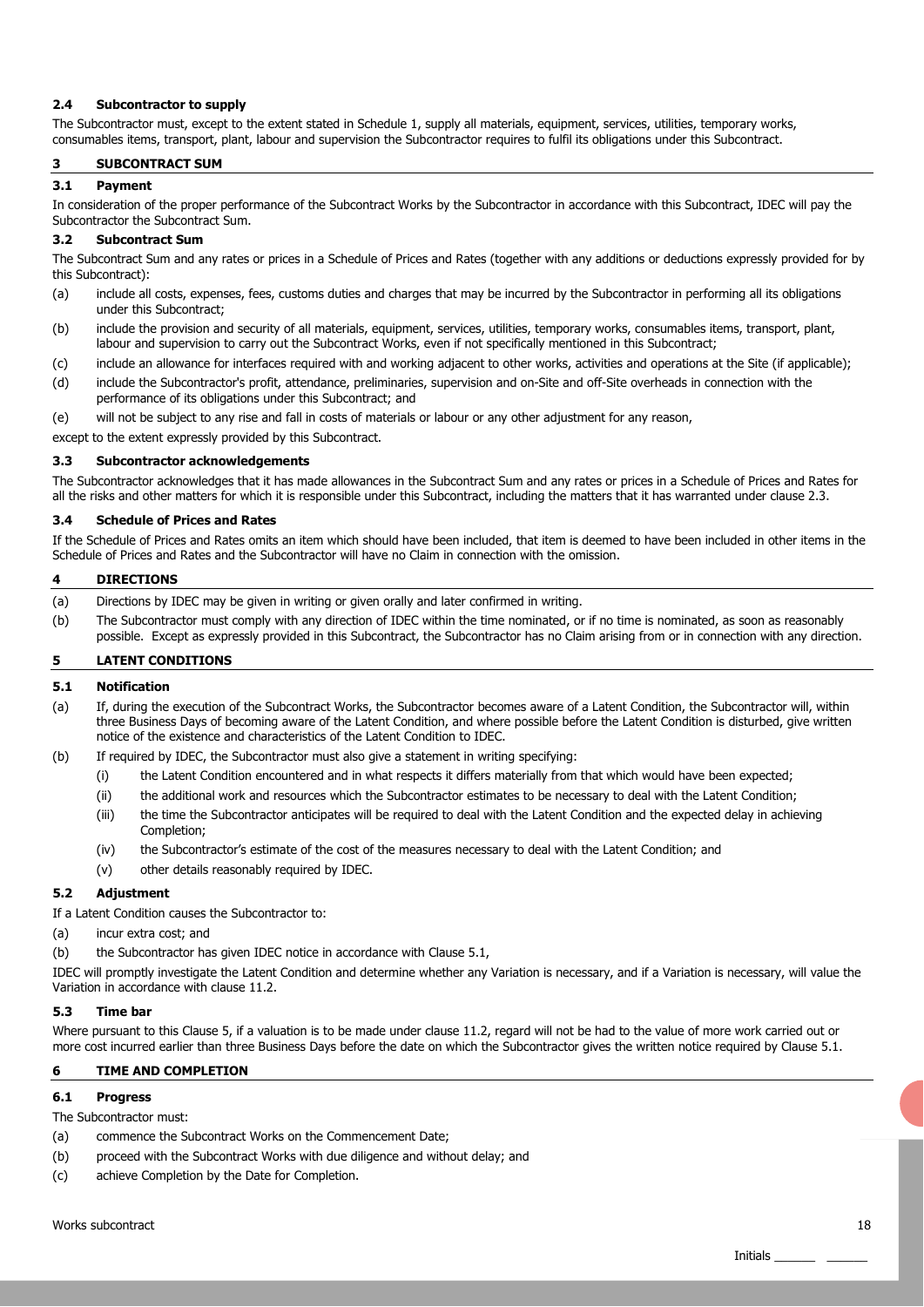### **6.2 Programming**

- (a) The Subcontractor must comply with the timing and sequencing in any Head Contract Program provided to the Subcontractor by IDEC.
- (b) If requested by IDEC, the Subcontractor must prepare a Program for carrying out the Subcontract Works that is in accordance with any
- Head Contract Program, applicable requirements in this Subcontract and the requirements of IDEC and provide it to IDEC for approval. (c) The Subcontractor must promptly update or revise the Program at its own cost and resubmit it to IDEC monthly and if directed by IDEC because the Program:
	- (i) does not comply with clause 6.2(b); or
	- (ii) no longer reflects the current status of the Subcontract Works due to a delay (however caused), extension of time, Variation or a change in the sequence of performance of the Subcontract Works.

#### **6.3 Delay**

- (a) If the Subcontractor believes that anything, including any act or omission of IDEC, may delay the progress of the Subcontract Works, the Subcontractor must immediately notify IDEC in writing with details of the estimated extent of the delay and the cause.
- (b) If, at any time during the performance of the Subcontract Works, IDEC considers that the Subcontractor will not achieve Completion by the Date for Completion:
	- (i) the Subcontractor must mobilise additional labour, plant or equipment to improve the progress of the Subcontract Works so that Completion will be achieved by the Date for Completion; and
	- (ii) IDEC may direct the Subcontractor as to the sequence in which the Subcontract Works are to be performed and the Subcontractor has no right to Claim in connection with the direction.
- (c) If the Subcontractor fails to comply with clause 6.3(b), IDEC may mobilise additional labour, plant or equipment to improve the progress of the Subcontract Works and the cost of doing so will be a debt due and payable from the Subcontractor to IDEC.

#### **6.4 Extension of time**

- (a) Subject to clause 6.4(c), the Subcontractor will only be entitled to Claim an extension of time to the Date for Completion where:
	- (i) the Subcontract Works are delayed by any Excusable Delay which will prevent the Subcontractor from achieving Completion by the Date for Completion;
		- (ii) the Subcontract Works are not concurrently delayed by a cause that is not an Excusable Delay;
		- (iii) within five (5) Business Days of the commencement of the Excusable Delay, the Subcontractor gives written notice to IDEC setting out the details of the Excusable Delay, the extension of time sought, evidence of its effect on the critical path of the Subcontract Works by reference to the Program and the steps taken by the Subcontractor to mitigate effect of the delay; and
		- (iv) if the delay continues beyond the extension of time claimed by the Subcontractor under clause 6.4(a)(iii), the Subcontractor gives IDEC an updated notice every ten Business Days that satisfies the requirements of clause 6.4(a)(iii) until the delay ends.
- (b) Provided the Subcontractor complies with clause 6.4(a), IDEC will determine what, if any, extension of time will be granted to the Subcontractor and will notify the Subcontractor in writing of the revised Date for Completion.
- (c) IDEC may (without being obliged to do so) at any time and for any reason it thinks fit, extend the Date for Completion. This right is solely for the benefit of IDEC and may be exercised in its absolute discretion, even if the Subcontractor is not entitled to an extension of time or has not claimed an extension of time.
- (d) If the Subcontractor does not make any Claim for an extension of time within the time or in the form specified in clause 6.4(a), the Subcontractor is not entitled to an extension of time, or to later Claim an extension of time, for that delay.

#### **6.5 Delay costs**

Except to the extent that this Subcontract otherwise expressly provides, the Subcontractor will not be entitled to any additional payment or to any Claim as a result of the granting of an extension of time.

#### **6.6 Early Completion**

- (a) IDEC may direct the Subcontractor to complete the Subcontract Works earlier than the Date for Completion, or to alter the sequence in which the Subcontract Works are to be performed, and the Subcontractor must comply with that direction, unless the Subcontractor can demonstrate that it is not possible to do so.
- (b) If compliance with a direction under clause 6.6(a) causes the Subcontractor to incur additional costs to that contemplated at the date of this Subcontract, the Subcontractor will be paid its reasonable direct costs of complying with the direction to be assessed by IDEC unless the Subcontractor's progress was insufficient to achieve Completion by the Date for Completion.

#### **6.7 Liquidated damages**

- (a) If the Subcontractor fails to reach Completion by the Date for Completion, the Subcontractor will be indebted to IDEC for liquidated damages at the rate stated in Schedule 1, if any, for every day after the Date for Completion up to and including the Date of Completion or the date that this Subcontract is terminated pursuant to clause 16, whichever occurs first.
- (b) IDEC and the Subcontractor agree that all liquidated damages which may be payable pursuant to this clause 6.7:
	- (i) do not limit IDEC's other rights under this Subcontract or at law for any other breach of this Subcontract; and
	- (ii) do not relieve the Subcontractor from any of its obligations or liabilities under this Subcontract, including its obligations to achieve Completion
- (c) If Schedule 1 does not provide for any liquidated damages or the liquidated damages are for any reason found to be unenforceable, IDEC may seek damages at common law for the Subcontractor's failure to achieve Completion by the Date for Completion.

#### **6.8 Certificate of Completion**

(a) The Subcontractor must give IDEC at least five (5) Business Days written notice of the date on which the Subcontractor anticipates that Completion will be reached. When the Subcontractor believes that Completion has been reached, it must request in writing that IDEC issue a Certificate of Completion.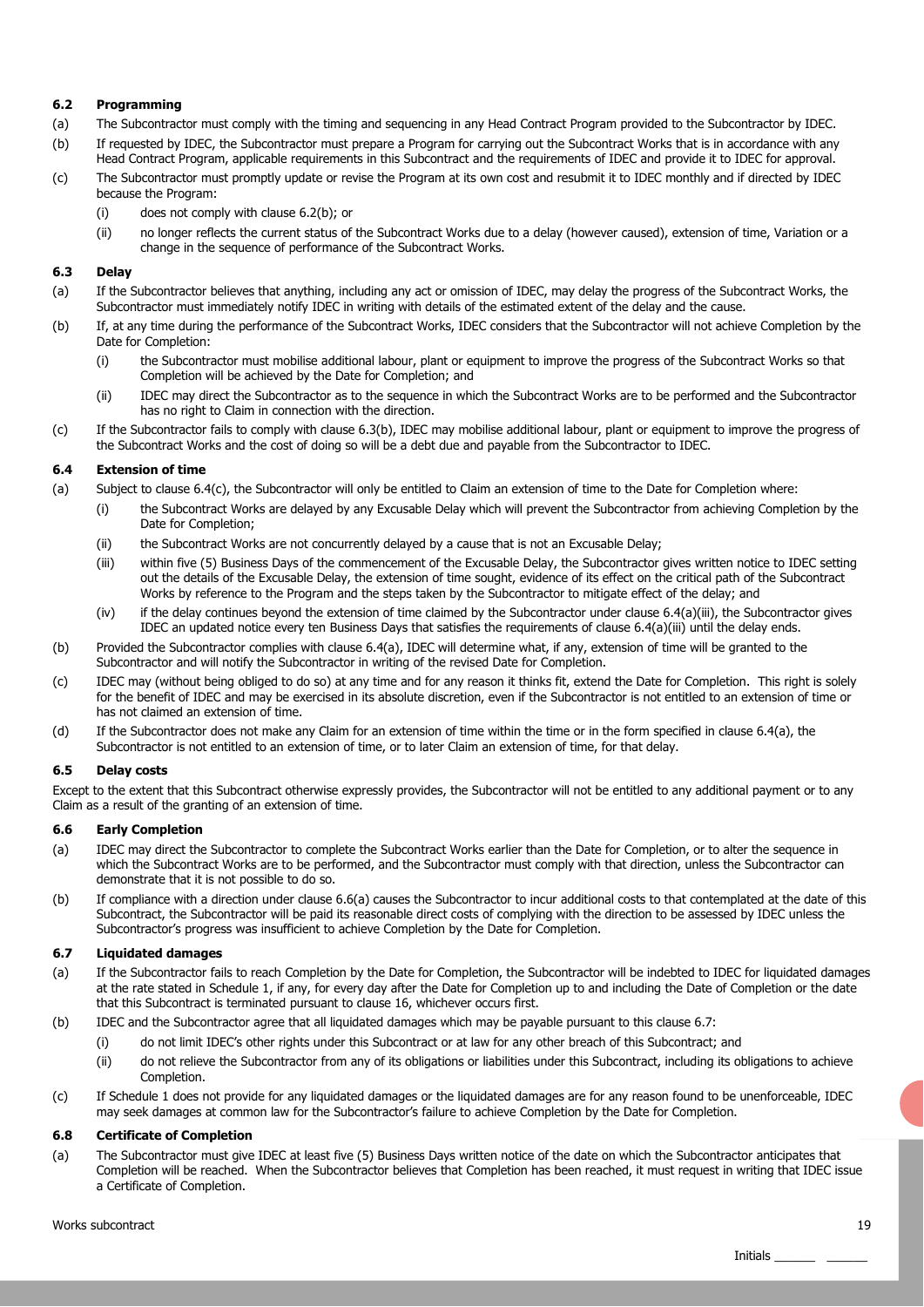- (b) Within ten (10) Business Days after receiving the request, IDEC will give the Subcontractor a Certificate of Completion stating the date on which Completion was achieved or written reasons for not doing so.
- (c) If IDEC is of the opinion that Completion has been reached, it may issue a Certificate of Completion even though no request has been made by the Subcontractor.

### **7 LEGISLATIVE AND OTHER REQUIREMENTS**

#### **7.1 Subcontractor's Plans**

- (a) If Schedule 1 requires it, the Subcontractor must, within the time directed by IDEC, and before commencing the Subcontract Works, develop and submit to IDEC for its approval, a plan governing how the Subcontractor and its Personnel will perform the Subcontract Works to comply with the relevant subject matter set out in Schedule 1 (**Subcontractor's Plan**). The Subcontractor must prepare a separate Subcontractor's Plan for each subject matter set out in Schedule 1.
- (b) The Subcontractor must ensure that the format and content of each Subcontractor's Plan satisfies the requirements of any applicable Policies, Legislative Requirements and the reasonable requirements of IDEC.
- (c) IDEC will notify the Subcontractor of any reasonable revisions that it requires to a Subcontractor's Plan and the Subcontractor must promptly make those revisions provided that they do not breach any Legislative Requirement.
- (d) The Subcontractor must comply with each approved Subcontractor's Plan.
- (e) The Subcontractor acknowledges and agrees that the Subcontractor must, at its cost, comply with clauses 7.1(b), 7.1(c) and 7.1(d) if IDEC notifies the Subcontractor of any reasonable revisions that it requires to a Subcontractor's Plan.

#### **7.2 Safety and environment generally**

#### The Subcontractor must:

- (a) comply with all Legislative Requirements and Policies;
- (b) comply with the Heavy Vehicle National Law  $(HVNL)$ :
- (c) attend any inductions, tool box talks or such other safety and environment meetings required by IDEC, the Principal or any other person with control of the applicable part of the Site pursuant to any Legislative Requirements;
- (d) comply with all lawful directions issued by any person with control of the applicable part of the Site pursuant to any Legislative Requirements relating to workplace health and safety;
- (e) comply with any relevant health, safety, environment and quality management plans of IDEC and the Principal;
- (f) comply with any Drug and Alcohol Testing Requirements of IDEC and the Principal;
- (g) take all reasonable care to provide and maintain a workplace free of accidents and injuries;
- (h) immediately notify IDEC of any accidents or incidents involving its Personnel and, within one Business Day, give IDEC a detailed report of the circumstances and consequences of the accident or incident; and
- (i) cooperate in any investigations relating to workplace incidents.

#### **7.3 Safety audit**

The Subcontractor must provide all assistance and access to its offices, Personnel and records to enable IDEC, the Principal and any Government Agency to conduct audits on the Subcontractor's compliance with its obligations under this clause 7, the Subcontractor's Plans, the Policies or any Legislative Requirements. If any non-conformance is detected, the Subcontractor must immediately rectify the non-conformance at its cost.

#### **7.4 Subcontractor to maintain licences**

The Subcontractor must maintain, at its cost, any licences, accreditations, certificates or registrations the Subcontractor or its Personnel are required to possess by any Legislative Requirements in order to complete the Subcontract Works.

#### **7.5 Consequences of breach**

- (a) If the Subcontractor fails to comply with an obligation under this clause 7, IDEC may:
	- (i) require the Subcontractor to suspend the performance of any aspect of the Subcontract Works, at its cost, until the relevant noncompliance has been rectified; and
		- (ii) perform or have performed the obligation on the Subcontractor's behalf and all expenses incurred by IDEC are recoverable from the Subcontractor as a debt due and payable to IDEC.
- (b) The Subcontractor must indemnify IDEC against any Claim, liability, or loss suffered or incurred by IDEC arising from or in connection with the Subcontractor's breach of its obligations under this clause 7.

#### **7.6 Code for the Tendering and Performance of Building Work 2016 (Building Code 2016)**

If Schedule 1 requires it, the Subcontractor must, within the time directed by IDEC and before commencing the Subcontract Works, submit to IDEC for its approval, building code compliance documentation in accordance with Schedule 8.

If the Subcontractor is required to be Building Code compliant they must only engage lower tier subcontractors that are also Building Code compliant.

#### **8 PERSONNEL**

#### **8.1 Removal of Subcontractor's Personnel**

Where any of the Subcontractor's Personnel have, by any act or omission:

- (a) breached any Legislative Requirement, the requirements of any Government Agency or any Policies;
- (b) in IDEC's opinion, been unsafe, incompetent, offensive or negligent in the performance of the Subcontract Works; or
- (c) breached the requirements of a Subcontractor's Plan,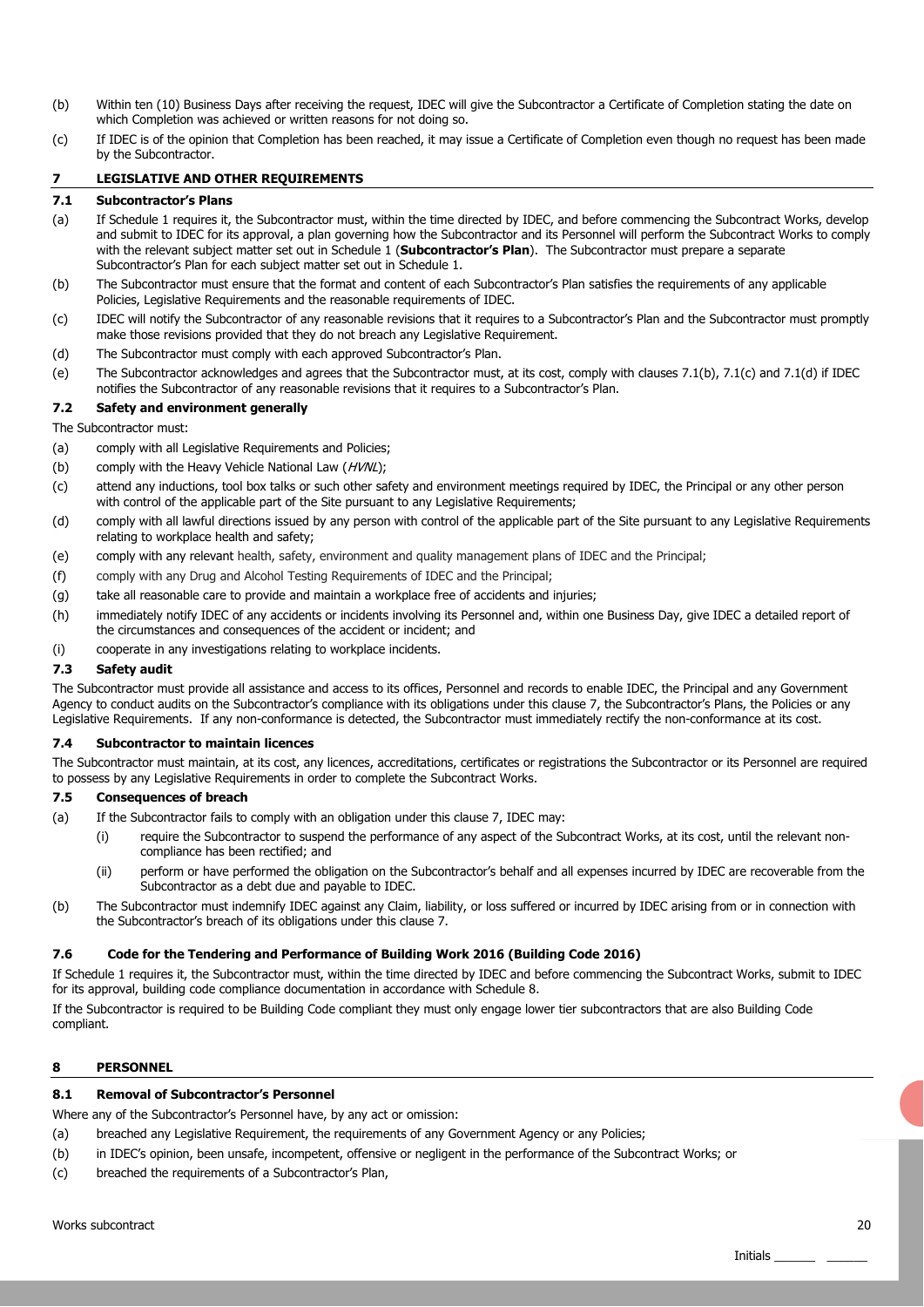IDEC may direct the Subcontractor to immediately remove such Personnel from the Site and the Subcontractor must do so at its cost and ensure that such Personnel do not return to the Site without IDEC's prior written consent, which may be refused or given subject to conditions. The Subcontractor must, if directed by IDEC, promptly replace that Personnel with another Personnel acceptable to IDEC.

#### **8.2 Procure compliance of Personnel**

The Subcontractor must ensure its Personnel comply with the requirements of this Subcontract.

#### **8.3 Industrial relations**

The Subcontractor is responsible for industrial relations involving its Personnel. The Contractor must keep IDEC informed of any disputes with or demands by its Personnel or their representatives and any other circumstances which could result in industrial action affecting the Site.

#### **8.4 Vaccination**

The Subcontractor must ensure its Personnel comply with the site Vaccination requirements.

#### **9 SITE MATTERS**

#### **9.1 Access to Site**

- (a) IDEC will give the Subcontractor sufficient access to the Site to perform the Subcontract Works on or before the Commencement Date. If access to all of the Site is not given to the Subcontractor at that time, IDEC will progressively grant the Subcontractor further access to the Site to enable the Subcontract Works to be performed.
- (b) The Subcontractor may only use the Site for the purpose of performing the Subcontract Works.

#### **9.2 Clean Site**

The Subcontractor must keep that part of the Site to which it has access clean and tidy and must regularly place all rubbish and surplus material created by it or its Personnel in the nominated waste bin. If the rubbish / material exceeds the capacity of a six cubic metre  $(6m^3)$  skip it must be removed from site.

#### **9.3 Coordination**

The Subcontractor will not have exclusive access to the Site or any part of it and must coordinate the Subcontract Works with activities of IDEC, IDEC's Personnel, the Principal's Personnel and any other contractors. The Subcontractor acknowledges that it has allowed in the Subcontract Sum and is not entitled to any Claim arising from the impact of any interference caused to the Subcontractor or the Subcontract Works by any person on the Site.

#### **9.4 Work of others**

If the Subcontract Works are in any way dependent upon the quality or nature of any work or services performed by others, then the Subcontractor must verify that the other works or services are suitable in all respects for the proper performances of the Subcontract Works. If the Subcontractor considers that the other works are not suitable, it must notify IDEC in writing and seek instructions before commencing the relevant Works. If the Subcontractor fails to comply with this clause, the Subcontractor will have no Claim for any additional costs or delays that it later suffers due to the unsuitability of the other work or services.

#### **9.5 Meetings**

- (a) The Subcontractor must attend, and ensure that any of its Personnel requested by IDEC also attend, all meetings (**Site Meetings**) requested by IDEC to discuss all matters relevant to the Subcontract Works.
- (b) Despite the recording of the minutes of any Site Meeting, no resolution or communication at any Site Meeting (nor minutes recording any resolution or communication) will waive, release, vary or affect in any way the parties obligations under this Subcontract nor will it constitute a direction under this Subcontract and the Subcontractor will have no entitlement to Claim in connection with such minutes.

#### **9.6 Obligation to prevent damage**

- (a) The Subcontractor must take all necessary steps to prevent damage to any property, and to prevent harm or nuisance to any persons, on or near the Site. If any damage is caused by the Subcontractor or its Personnel, the Subcontractor must:
	- (i) remedy, at its own cost, the damage as soon as possible to the satisfaction of IDEC; and
	- (ii) indemnify IDEC for any damage, loss, cost or expense suffered by IDEC in connection with the damage to property or harm or nuisance to any persons.
- (b) If the Subcontractor fails to comply with its obligations in clause 9.6(a), IDEC may perform those obligations itself or through others and all costs, damages and expenses incurred by IDEC in performing those obligations will be a debt due and payable from the Subcontractor to IDEC.

#### **9.7 Working hours**

The Subcontractor must carry out the Subcontract Works at the Site during the working hours stated in Schedule 1 unless otherwise expressly directed in writing by IDEC.

#### **9.8 Progress reports**

The Subcontractor must, if requested by IDEC, provide IDEC with detailed written progress reports as to the performance of the Subcontract Works in such detail and in such time as requested by IDEC.

#### **10 DEFECTS**

#### **10.1 Rectification of defects**

(a) The Subcontractor must, at its cost, and with as little inconvenience to the occupants or users of the Subcontract Works as reasonably possible, rectify any Defect which appears in the Subcontract Works during the performance of the Subcontract Works or during the Defects Liability Period.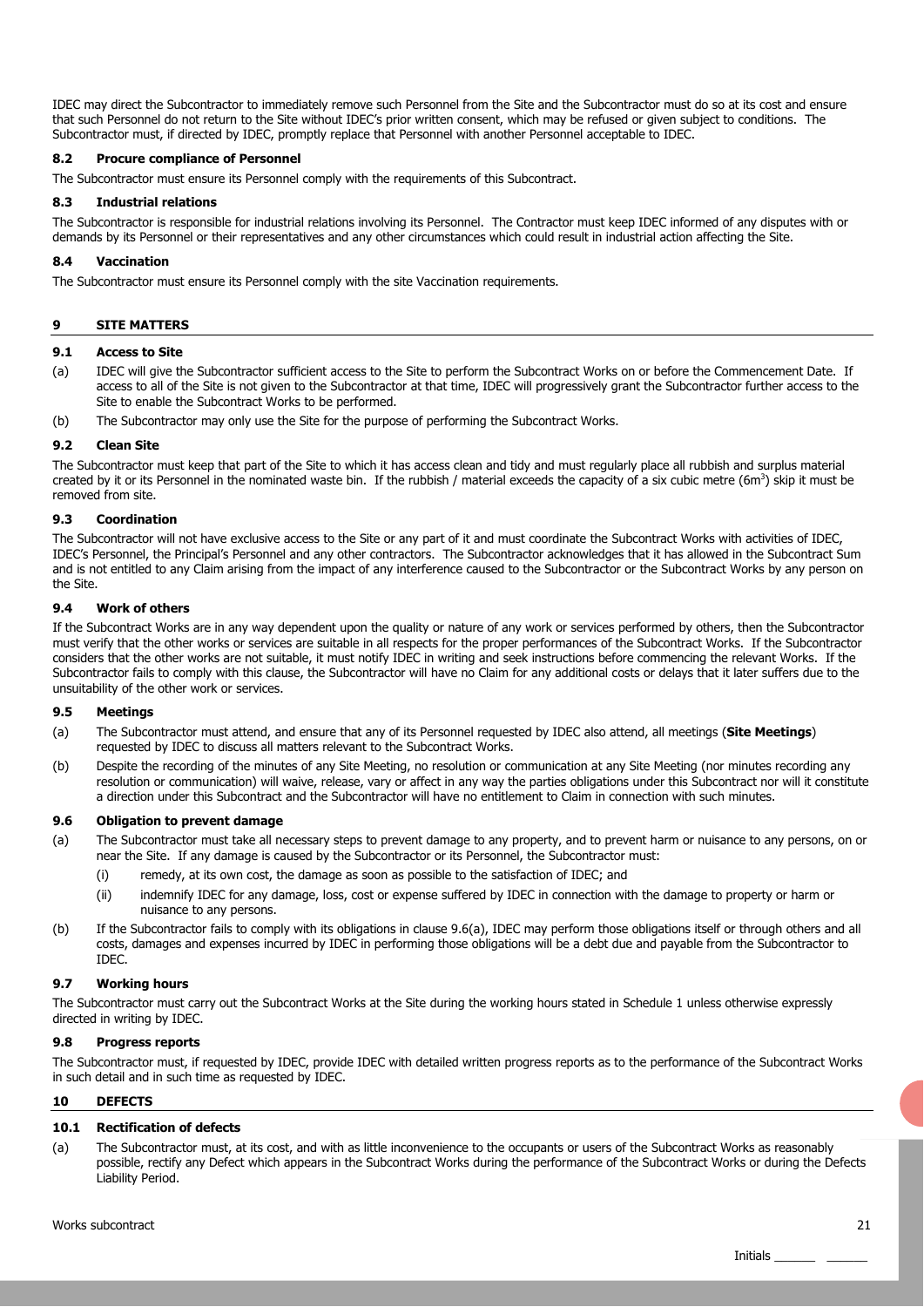- (b) Without limiting clause 10.1(a), where IDEC becomes aware of any Defect in the Subcontract Works during the performance of the Subcontract Works or during the Defects Liability Period, it may direct the Contractor to rectify the Defect.
- (c) If any Defect is not rectified within three (3) Business Days of a direction by IDEC under clause 10.1(b), IDEC may itself or by others, rectify the Defect and the cost of remedying the Defect will become a debt due and payable to IDEC from the Subcontractor.

#### **10.2 Subcontractor's obligations not effected**

The Subcontractor is not relieved from any of its obligations under this Subcontract as a result of IDEC exercising its rights under clause 10.1.

#### **11 VARIATIONS**

#### **11.1 Variations**

- (a) IDEC may at any time direct the Subcontractor in writing to amend, increase, decrease, omit or change the quality, character or extent of the Subcontract Works or to execute additional work or direct any variation that may be necessary to give effect to any variation directed under the Head Contract (**Variation**). No Variation directed by IDEC will invalidate this Subcontract.
- (b) If IDEC directs a Variation omitting all or any part of the Subcontract Works, IDEC will not be in breach of this Subcontract if it thereafter either performs the omitted works or engages a third party to do so.
- (c) The Subcontractor must not vary the Subcontract Works except as directed in writing by IDEC in accordance with clause 11.1(a).

#### **11.2 Valuation**

- (a) Within five (5) Business Days of receiving a direction under clause 11.1, the Subcontractor must provide IDEC with a detailed quotation for the Variation supported by measurements or other evidence of cost.
- (b) Subject to clause 11.4, where this Subcontract provides for a valuation to be made under this clause, and the parties cannot agree on the valuation of the Variation, the value will be a reasonable amount as determined by IDEC and in accordance with Schedule 1.
- (c) Except as provided in clauses 6.4 and 11, the Subcontractor has no right to Claim as a result of any Variation directed by IDEC.

#### **11.3 Directions**

If the Subcontractor is of the opinion that any direction or instruction is a Variation even though it was not expressed as such, then the Subcontractor must notify IDEC of its opinion in writing within three (3) Business Days from the date of the direction. If the Subcontractor fails to notify IDEC in accordance with this clause 11.3, the Subcontractor will not be entitled to make any Claim with respect to the instruction or direction. Despite the issuance of a notification under this clause 11.3 by the Subcontractor, the Subcontractor must continue to perform its obligations under this Subcontract.

#### **11.4 No Variation**

The Subcontractor will not be entitled to any Claim if a Variation results from:

- (a) the performance of incidental tasks or tasks that can be reasonably inferred as necessary to safely and effectively complete the Subcontract Works;
- (b) any Works not being in accordance with this Subcontract;
- (c) the Subcontractor being in breach of this Subcontract; or
- (d) any negligence or any default of the Subcontractor or its Personnel.

#### **12 PAYMENT**

#### **12.1 Subcontractor to submit Payment Claims**

- (a) The Subcontractor must submit to IDEC, **on the Payment Claim Date**, its claims for payment (**Payment Claim**) for the Subcontract Works performed since the last Payment Claim Date, which must include:
	- (i) calculations and evidence substantiating the amount which it claims;
	- (ii) a statutory declaration which states that as at the Payment Claim Date, no wages or other monies are due and owing by the Subcontractor to its Personnel for any work the subject of that Payment Claim and which is not misleading or deceptive in any way; and
	- (iii) any other information IDEC may reasonably require.
- (b) The Payment Claim must be in a form approved by IDEC.
- (c) If a Payment Claim is made before a Payment Claim Date, it is deemed to have been submitted on the next Payment Claim Date, provided that in no circumstance may more than one Payment Claim be submitted for any Payment Claim Date.

#### **12.2 Final Payment Claim**

- (a) On the Payment Claim Date immediately following the Date of Completion, the Subcontractor must submit to IDEC its final claim for payment for the Subcontract Works performed, including any other moneys due under this Subcontract, supported by:
	- (i) calculations and evidence substantiating the amount which it claims;
	- (ii) a deed of release in the form set out in Schedule 5; and
	- (iii) any other information IDEC may reasonably require.

#### (**Final Payment Claim**)

(b) Any claim for payment which the Subcontractor could have made against IDEC and has not been included in the Final Payment Claim will be barred.

#### **12.3 Payment Schedule**

- (a) Subject to clauses 12.5 and 12.7,Upon receipt of a Payment Claim or the Final Payment Claim, IDEC will issue to the Subcontractor a Payment Schedule within the time frame specified by the relevant state Security of Payment Legislation, stating:
	- (i) the Payment Claim or Final Payment Claim to which the Payment Schedule applies;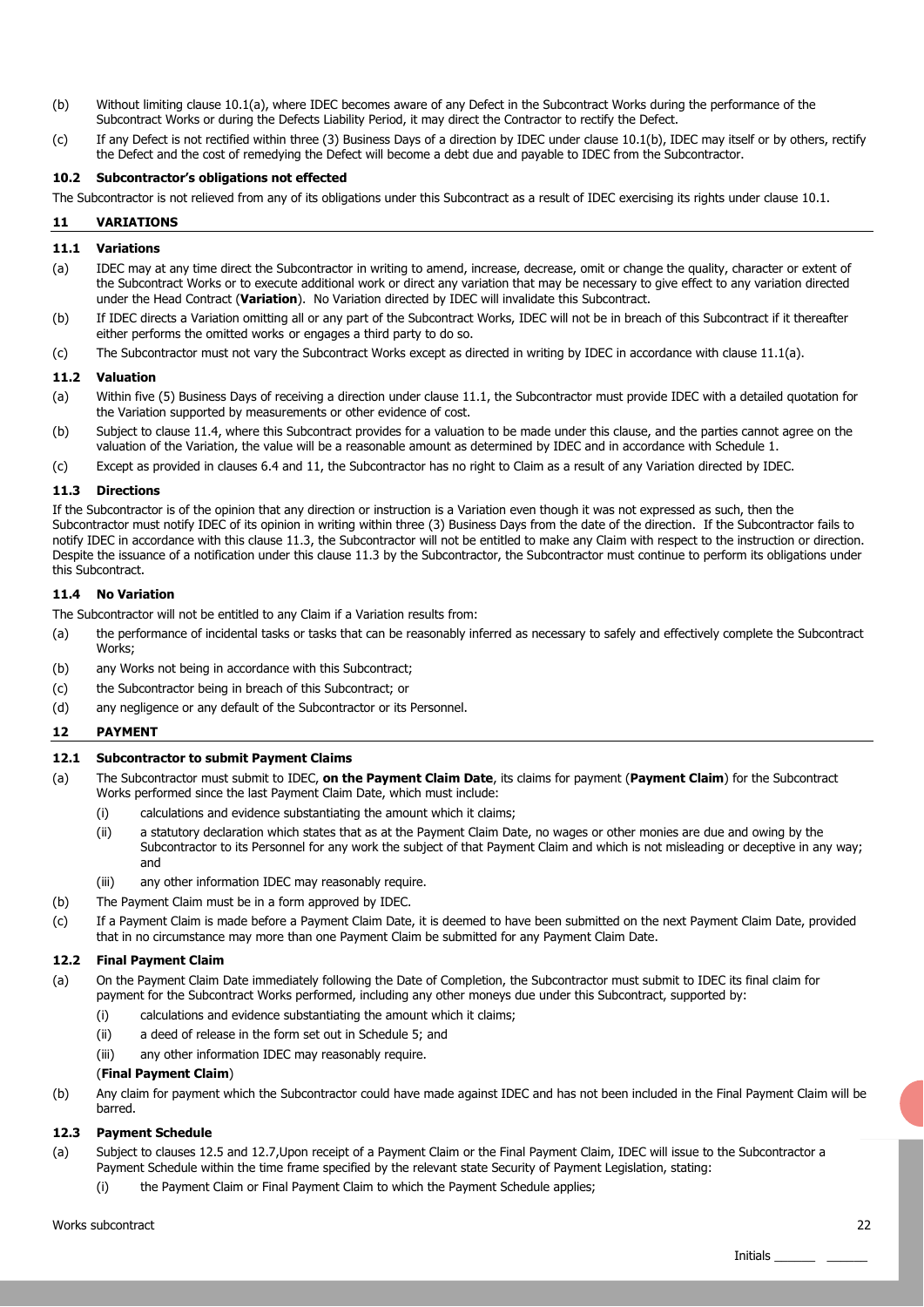- (ii) the amount of the Payment Claim or Final Payment Claim which in the opinion of IDEC (subject to clauses 12.7 and 19), is payable by IDEC; and
- (iii) if the amount in the Payment Schedule is less than that in the Payment Claim or Final Payment Claim, the reasons why,

#### (**Payment Schedule**).

(b) At any time up to the expiry of the Defects Liability Period, IDEC may, by the issue of a Payment Schedule, correct an error in an earlier Payment Schedule.

#### **12.4 Payment**

Subject to clauses 12.7 and 12.8, IDEC will pay the amount of the Payment Schedule within the timeframe set out in Schedule 1. Any payment by IDEC is on account only, and is not evidence of any Works having been carried out in accordance with the requirements of this Subcontract.

#### **12.5 Unfixed plant and materials**

The Subcontractor can only claim payment for materials, plant or equipment which have been delivered to the Site and incorporated into the Subcontract Works, unless IDEC otherwise agrees in writing.

#### **12.6 Conditions to Payment Claim Date**

Without limiting IDEC's other rights, a Payment Claim Date will not arise and the Subcontractor will not be entitled to submit a Payment Claim unless the Subcontractor has:

- (a) provided the Security (if any);
- (b) returned the signed copy of this Subcontract;
- (c) provided evidence of all required insurances; and
- (d) complied with clauses 12.1(a) and 12.2(a).

#### **12.7 Disputed amounts**

IDEC is not required to pay any amounts which it disputes until after the dispute has been resolved in accordance with clause 16.6 but will pay all amounts not subject to the dispute.

#### **12.8 Deductions by IDEC**

IDEC may set off against and deduct from any monies due to the Subcontractor any debt, costs, damages, loss or expense due to or claimed by IDEC from the Subcontractor arising from or in connection with this Subcontract or the Subcontract Works. If no monies are due to the Subcontractor, or if the monies due to the Subcontractor are insufficient to discharge the debt, costs, damages, loss, expense or Claim, IDEC may have recourse to the Security.

#### **12.9 Provisional sums**

- (a) Where a provisional sum is stated in Schedule 1:
	- (i) that provisional sum will not be payable as part of the Sub Contract Sum; and
	- (ii) the subcontractor must, before carrying out the provisional sum works, provide IDEC with a lump sum price for the works to which the provisional sum relates. The price must be the actual verifiable costs to perform the works to which the provisional sum relates plus the variation markup as stated in Schedule 1.
- (b) If IDEC accepts the price (including following any period of negotiation on the fixed price proposed) for the works to which the provisional sum relates:
	- (i) the subcontractor must carry out that work as part of the Works in consideration for payment of the price accepted by IDEC for that work; and
	- (ii) the price for the work to which the provisional sum relates will be added to the Contract Sum.
- (c) If the IDEC does not accept the price proposed by the Subcontractor, the works to which the provisional sum relates will not form part of the Subcontract Works.

#### **13 GST**

#### **13.1 GST exclusive**

Except under this clause 13, the consideration for a Supply made under or in connection with this Subcontract does not include GST.

#### **13.2 Taxable Supply**

If a Supply made under or in connection with this Subcontract is a Taxable Supply, then at or before the time any part of the consideration for the Supply is payable:

- (a) the Recipient must pay the Supplier an amount equal to the total GST for the Supply, in addition to and in the same manner as the consideration otherwise payable under this Subcontract for that Supply; and
- (b) the Supplier must give the Recipient a Tax Invoice for the Supply.

#### **13.3 Reimbursement or indemnity**

If either party has the right under this Subcontract to be reimbursed or indemnified by another party for a cost incurred in connection with this Subcontract, that reimbursement or indemnity excludes any GST component of that cost for which an Input Tax Credit may be claimed by the party being reimbursed or indemnified, or by its Representative Member, Joint Venture Operator or other similar person entitled to the Input Tax Credit (if any).

#### **13.4 Definitions**

In this clause 13, the terms 'GST', 'Input Tax Credit', 'Joint Venture Operator', 'Recipient', 'Representative Member', 'Supplier', 'Supply', 'Tax Invoice' and 'Taxable Supply' have the meanings given to them in the A New Tax System (Goods and Services Tax) Act 1999 (Cth).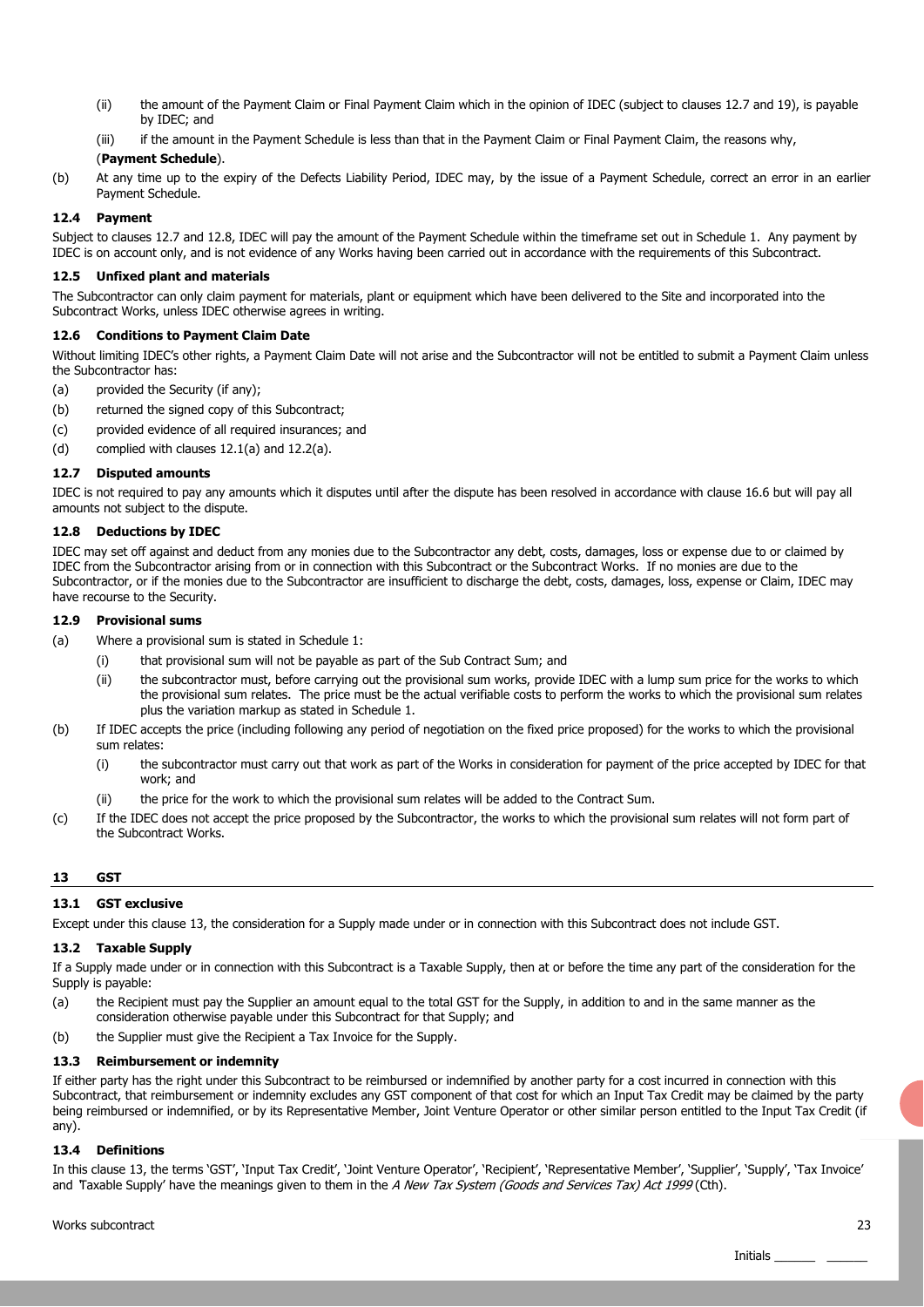#### **14 INDEMNITY AND INSURANCE**

#### **14.1 Indemnity**

- (a) The Subcontractor indemnifies IDEC and its Personnel from all Claims, costs, expenses, losses and damages incurred in connection with:
	- (i) the performance of the Subcontract Works;
	- (ii) claims brought against IDEC by the Principal arising out the Subcontract Works;
	- (iii) any loss of or damage to real or personal property (including the Subcontract Works) caused by the Subcontractor or its Personnel; or
	- (iv) personal injury, illness or death caused by the Subcontractor or its Personnel,
	- except to the extent caused by the negligence of IDEC or its Personnel.
- (b) The Subcontractor must pay amounts due under this indemnity on demand from IDEC.
- (c) Clause 14.1(a) survives the expiration or termination of this Subcontract.

#### **14.2 Insurances required**

- (a) Before the Commencement Date, the Subcontractor must, at its cost, take out and maintain the insurance policies set out in Schedule 1.
- (b) The insurances must be taken out with insurers, and on terms, satisfactory to IDEC noting IDEC as an interested party. Evidence of the currency of the insurances must be given in writing to IDEC prior to the Commencement Date and at any time upon request by IDEC.

#### **14.3 Insurance excess**

The Subcontractor must pay any deductibles or excesses in connection with a claim under any policy of insurance effected by IDEC, the Principal or the Subcontractor, which relate to the Subcontractor or the Subcontract Works.

#### **15 SUSPENSION**

#### **15.1 Suspension by IDEC**

IDEC may direct the Subcontractor in writing to suspend the performance of the whole or any part of the Subcontract Works, for such time as IDEC reasonably determines, for the following reasons:

- (a) any act, default or omission of the Subcontractor or its Personnel;
- (b) the protection or safety of any person or property;
- (c) the convenience of IDEC; or
- (d) a suspension directed under the Head Contract.

#### **15.2 Resumption of Subcontract Works**

IDEC may at any time direct the Subcontractor to resume the performance of the Subcontract Works and the Subcontractor must promptly comply with such a direction at its cost.

#### **15.3 Costs of suspension**

- (a) If the suspension is due to a matter referred to in clause 15.1(c) or due to a breach of contract or negligence of IDEC or its Personnel, the Subcontractor's costs related to the suspension will be valued under clause 11.2 and added to the Subcontract Sum.
- (b) The Subcontractor will not be entitled to costs or any other Claim if the suspension occurs because of a matter referred to under clauses 15.1(a) or 15.1(b).
- (c) If a suspension is due to a matter referred to in clause 15.1(d), then the Subcontractor's costs related to the suspension will be valued under clause 11.2 and added to the Subcontract Sum, subject to the following conditions:
	- (i) the maximum increase in the Subcontract Sum must not exceed the amount, if any, recoverable by IDEC under the Head Contract. For the avoidance of doubt, this may result in the Subcontractor receiving no payment for the suspension;
	- (ii) the Subcontractor will not be entitled to any reimbursement if the suspension was contributed to by a breach of contract or negligence of the Subcontractor or its Personnel; and
	- (iii) the Subcontractor cannot make any Claim for money, in excess of its entitlement under this clause 15.3, as a result of the suspension.

## **16 TERMINATION**

#### **16.1 Termination by notice**

IDEC may, at any time, terminate this Subcontract for any reason in its absolute discretion by notice in writing to the Subcontractor of not less than five (5) days.

#### **16.2 Termination for default by Subcontractor**

If the Subcontractor:

- (a) is subject to an Insolvency Event;
- (b) breaches any applicable Legislative Requirements;
- (c) fails to comply with a written notice from IDEC or any other direction properly given, within the time frame required by IDEC; or
- (d) breaches any provision of this Subcontract and fails to remedy that breach within ten (10) Business Days of being directed in writing to do so by IDEC,
- then, without limiting its rights at law, IDEC may immediately by notice to the Subcontractor:
- (e) terminate this Subcontract; or
- (f) take any part or all of the Subcontract Works out of the hands of the Subcontractor and complete the same (either by itself or through another party) and all costs and damages arising from or in connection with such engagement will be a debt due and payable by the Subcontractor to IDEC.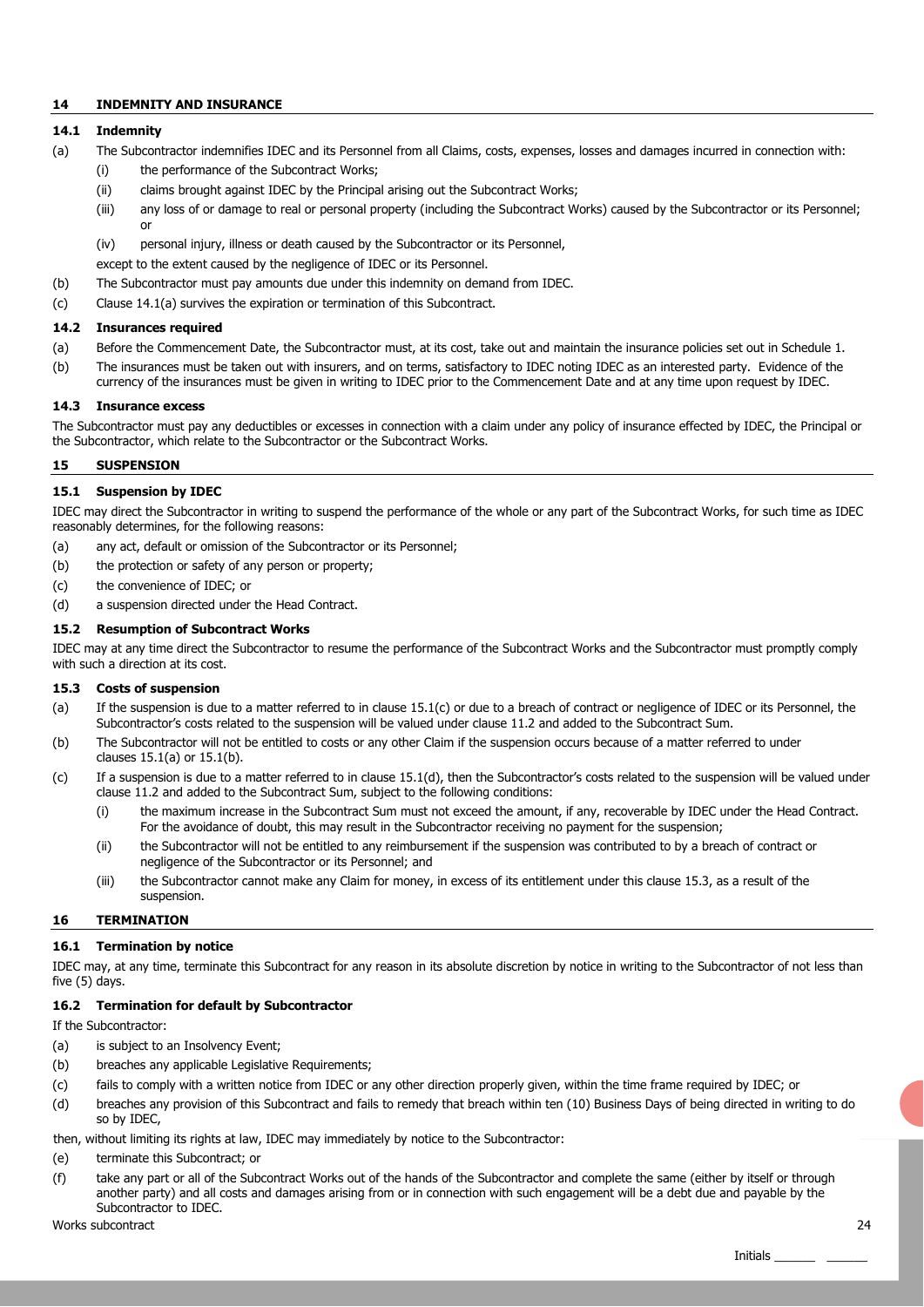#### **16.3 Termination of Head Contract**

If the Head Contract is terminated for any reason, then IDEC may immediately terminate this Subcontract by notice to the Subcontractor.

#### **16.4 IDEC to pay costs**

- (a) If IDEC exercises its rights under clauses 16.1 or 16.3, the Subcontractor will be entitled to be paid for work completed up to the date of termination, any materials reasonably ordered and that the Subcontractor is legally required to accept and reasonable demobilisation costs but otherwise has no other Claim as a consequence of the termination including for any loss.
- (b) If IDEC exercises its rights under clause 16.2(e) or 16.2(f), IDEC will not be liable to make any further payment to the Subcontractor for the Subcontract Works.

#### **16.5 Subcontractor's obligations on termination**

Upon termination of this Subcontract, the Subcontractor must immediately, or on such later date specified in the notice of termination cease all further work and remove from the Site all plant, equipment, tools, appliances or other property and items belonging to the Subcontractor or its Personnel, and any rubbish or debris and leave the whole of the Site in a clean and safe condition.

#### **16.6 Effect of termination**

Termination of this Subcontract will not affect or prejudice any rights or liabilities of the parties that accrued prior to termination.

#### **17 DISPUTE RESOLUTION**

#### **17.1 Condition precedent to start of proceedings**

If any dispute between the parties arises from or in connection with this Subcontract (whether before or after termination of this Subcontract) (**Dispute**), the parties must resolve it in the manner set out in this clause 17, and a party may not commence court or arbitration proceedings concerning the Dispute unless:

(a) the party has complied with this clause 17; or

(b) the party seeks urgent interlocutory relief.

#### **17.2 Notice of Dispute**

A party claiming that a Dispute has arisen must notify the other party of the Dispute and specify the nature of the claim (**Dispute Notice**).

#### **17.3 Resolution by negotiation**

Within ten (10) Business Days after the date the Dispute Notice is given (or a longer period as the parties may agree in writing), then a senior executive of IDEC and the Subcontractor must meet to negotiate in good faith a resolution of the Dispute.

#### **17.4 Mediation**

If the Dispute is not resolved under clause 17.3 within twenty (20) Business Days after the date the Dispute Notice is given (or a longer period as the parties may agree in writing), either party may refer the Dispute to mediation in accordance with, and subject to, The Institute of Arbitrators & Mediators Australia Mediation and Conciliation Rules. The parties must agree on the identity of the mediator, failing which a mediator must be appointed by the Chairman of the Queensland Chapter of the Institute of Arbitrators and Mediators Australia (or any successor to that position or body should either cease to exist). The place of mediation will be Brisbane.

#### **17.5 Litigation**

If the Dispute is not resolved under clause 17.4 within forty (40) Business Days after the date the Dispute Notice is given (or a longer period as the parties may agree in writing), either party may commence litigation.

#### **17.6 Dispute affecting Principal**

Where in IDEC's opinion, a Dispute gives rise to a claim by IDEC against the Principal under the Head Contract, and IDEC intends to pursue that claim through the dispute resolution procedures under the Head Contract, the Subcontractor must give IDEC all reasonable assistance in the pursue of IDEC's claim or dispute and must make available all relevant information, documents and evidence within its possession or control.

#### **17.7 Continued performance required**

Each party must continue to perform its obligations under this Subcontract despite the existence of a Dispute.

#### **17.8 Survival**

Clause 17 survives the expiration or termination of this Subcontract.

#### **18 NOTIFICATION OF CLAIMS**

#### **18.1 Requirements for notice**

- (a) IDEC will not be liable upon any Claim unless:
	- (i) where the requirements for notification of the Claim are prescribed elsewhere in this Subcontract, the Subcontractor has strictly complied with those requirements; or
	- (ii) where clause 18.1(a)(i) does not apply, the Subcontractor has given IDEC written notice of the Claim within five (5) Business Days of the first occurrence of the events or circumstances on which the Claim is based.
- (b) A notice under clause 18.1(a)(ii) must be in writing and include:
	- (i) the legal basis for the Claim, whether based on a term of this Subcontract or otherwise, and if based on a term of this Subcontract, clearly identify the specific term;
	- (ii) the facts relied upon in support of the Claim in sufficient detail to permit verification and assessment; and
	- (iii) details of the quantum of the Claim showing the calculations and their bases.

#### **18.2 Non-compliant Claims barred**

Failure by the Subcontractor to comply with this clause 18 will be an absolute bar to making the Claim.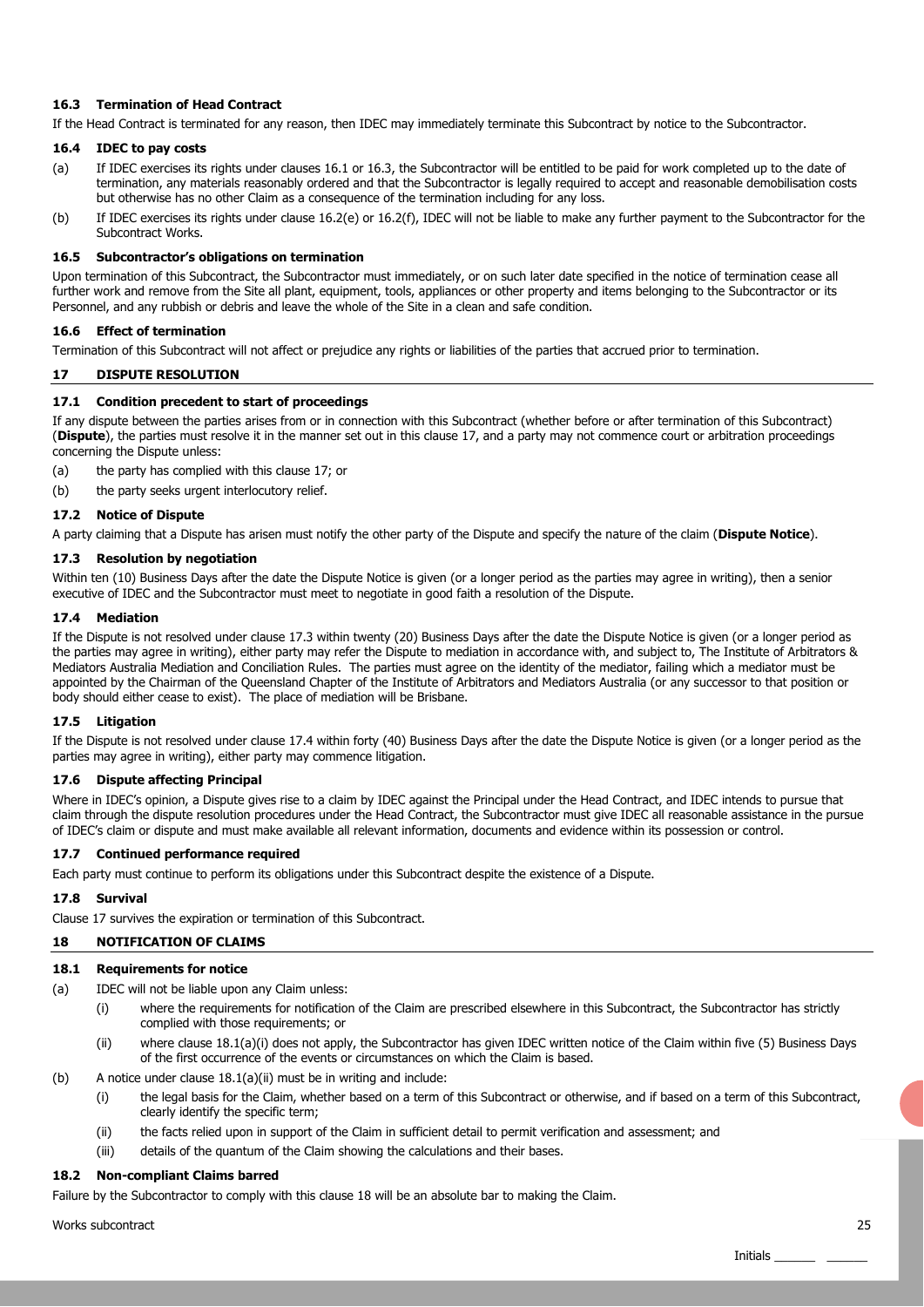#### **19 SECURITY**

### **19.1 Security**

- (a) The Subcontractor must provide the Security stated in Schedule 1 to IDEC for the purpose of ensuring the due and proper performance by the Subcontractor of its obligations under this Subcontract.
- (b) Any interest earned on Security will be owned by IDEC.

#### **19.2 Expiry of Security**

If any Security (including substitute Security) expires before the expiration or termination of this Subcontract, the Subcontractor must, at least ten (10) Business Days before the date the Security expires, provide IDEC with new Security in the same amount and form that has an expiry date not preceding the expiration or termination of this Subcontract. If the Subcontractor fails to comply with this clause 19.2, the Subcontractor agrees that, without limiting IDEC's other rights under this Subcontract, IDEC may call on and have recourse to the Security.

#### **19.3 Access to Security**

IDEC may have immediate recourse to Security without notice, including converting into money any Security that does not consist of money, to satisfy any loss, expense or damages IDEC may incur or suffer as a consequence of any act, omission or default of the Subcontractor in connection with this Subcontract or the Subcontract Works.

#### **19.4 Release**

Subject to any rights it may have under this Subcontract, IDEC will:

- (a) within twenty (20) Business Days of approval of Final Payment Claim, release half of the value of any Security held by IDEC as at the date of issue of the Certificate of Completion; and
- (b) within twenty (20) Business Days of expiry of the Defects Liability Period, release the remainder of any Security held by IDEC as at the date of expiry of the Defects Liability Period.

#### **20 INTELLECTUAL PROPERTY RIGHTS**

#### **20.1 Licence to use Intellectual Property Rights**

- (a) The Subcontractor grants IDEC an irrevocable, royalty free, transferable licence, including a right to sublicense, to use the Subcontractor's Intellectual Property Rights existing at the date of this Subcontract to the extent necessary for IDEC and the Principal to make full use of the Subcontract Works for all purposes.
- (b) All Intellectual Property Rights which are created by the Subcontractor or its Personnel as a result of performance of the Subcontract Works:
	- (i) immediately vest in IDEC upon their creation;
	- (ii) the Subcontractor must disclose their existence to IDEC promptly after they are brought into existence; and
	- (iii) IDEC grants the Subcontractor a revocable royalty free licence, including a right to sublicense, to use those Intellectual Property Rights to the extent necessary to perform the Subcontract Works.
- (c) The Subcontractor warrants to IDEC that the exercise of any of the Intellectual Property Rights granted by the Subcontractor under this clause 20.1 will, if they are exercised in accordance with this clause 20.1, not infringe the Intellectual Property Rights of any third party.

#### **20.2 Moral rights**

The Subcontractor consents, and must ensure its Personnel consents, to IDEC infringing any Moral Rights that the Subcontractor and its Personnel may have or become entitled to in any Work created in the course of performing the Subcontract Works. For the purpose of this consent, 'Work' has the meaning given to that term in the Copyright Amendment (Moral Rights) Act 2000 (Cth) and 'Moral Rights' refers to any right arising under the provisions of that legislation.

#### **20.3 Survival**

The obligations of the Subcontractor under this clause 20 survive the expiration or termination of this Subcontract.

#### **21 CONFIDENTIAL INFORMATION**

#### **21.1 Subcontractor obligation to keep confidential**

- (a) The Subcontractor must keep confidential, and not use or disclose, the Confidential Information and must immediately notify IDEC if the Subcontractor becomes aware of any unauthorised use or disclosure of the Confidential Information.
- (b) The Subcontractor may disclose Confidential Information to its professional advisers and any of its Personnel who have a need to know the Confidential Information to enable the Subcontractor to perform its obligations under this Subcontract.

#### **21.2 Exceptions**

Clause 21.1(a) does not apply to information that:

- (a) was rightfully in the possession of the Subcontractor and not subject to an obligation of confidentiality owed by the Subcontractor to IDEC;
- (b) is or becomes available in the public domain (other than as a result of a breach of this Subcontract); or
- (c) is required to be disclosed by Legislative Requirements or the requirements of a stock exchange, but only to the extent that the information is required to be disclosed and the Subcontractor provides IDEC with reasonable notice prior to the disclosure of the information (including a copy of any announcement that will be published as a result of the disclosure).

#### **21.3 Consequence of wrongful disclosure**

The Subcontractor accepts responsibility for any use or disclosure of Confidential Information contrary to clause 21 and will indemnify IDEC for any damage, loss, cost or expense suffered by IDEC in connection with any such use or disclosure.

#### **21.4 Survival**

The obligations under this clause 21 continue for a period of six years from the earlier of the expiration or termination of this Subcontract.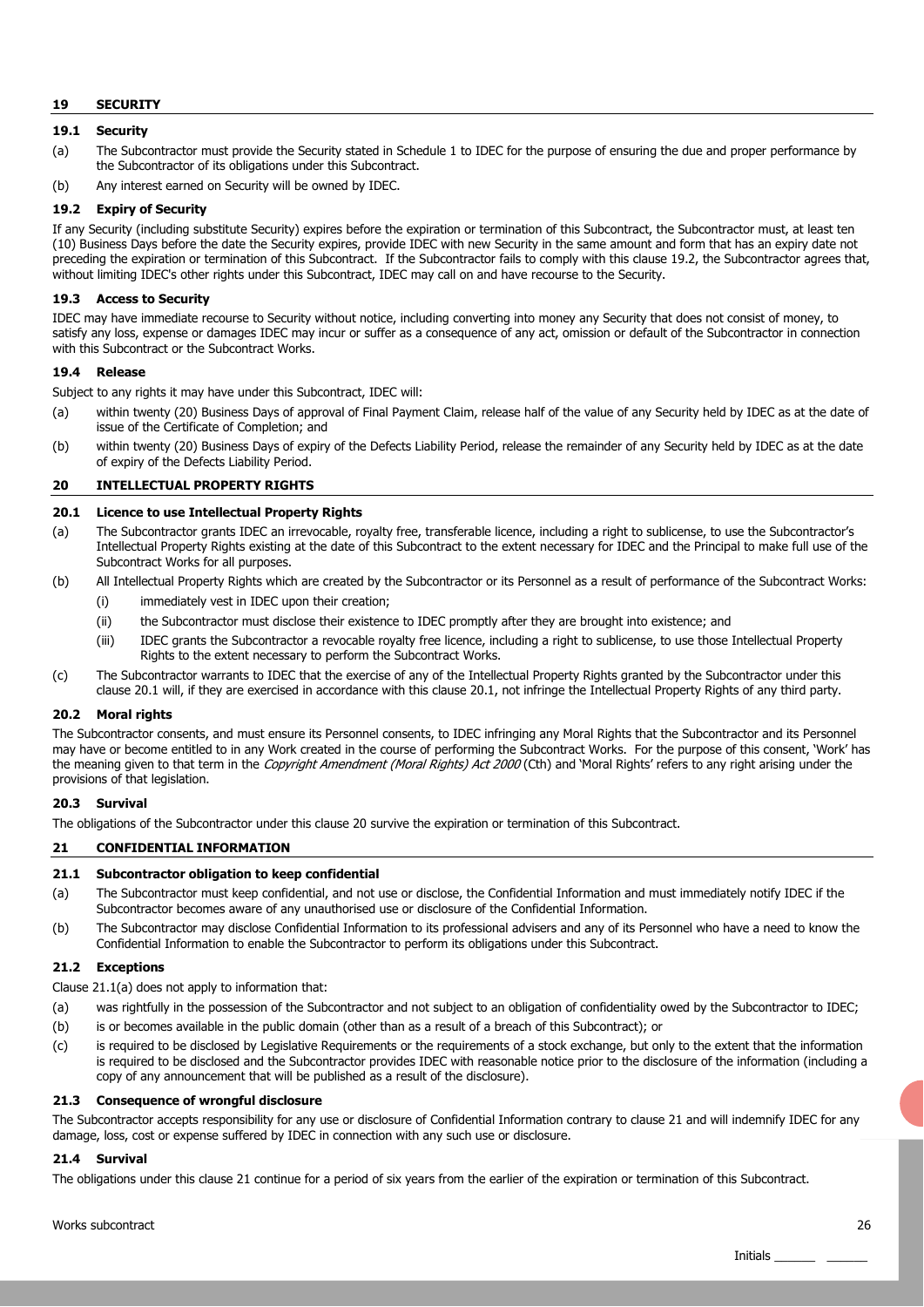#### **22 PPSA**

#### **22.1 Security Interest**

- (a) The parties acknowledge that this Subcontract may constitute a Security Interest in favour of IDEC.
- (b) If IDEC determines that this Subcontract (or a transaction in connection with it) is or contains a Security Interest, the Subcontractor agrees to do anything (including obtaining consents, signing and producing documents, getting documents completed and signed and supplying information) which IDEC asks and considers necessary for the purposes of:
	- (i) ensuring that the Security Interest is enforceable, perfected and otherwise effective;
	- (ii) enabling IDEC to apply for any registration, complete any Financing Statement or give any notification, in connection with the Security Interest; or
	- (iii) enabling IDEC to exercise rights in connection with the Security Interest.
- (c) IDEC is not required to give any notice under the PPSA (including notice of a Verification Statement) unless the notice is required by the PPSA to be given (even though the parties have waived the right to receive notice).
- (d) The Subcontractor must notify IDEC as soon as the Subcontractor becomes aware of any of the following:
	- (i) if any Personal Property which does not form part of IDEC's Personal Property becomes an Accession to IDEC's Personal Property and is subject to a Security Interest in favour of a third party;
	- (ii) if any of IDEC's Personal Property is located or situated outside Australia or, upon request by IDEC, of the present location or situation of any of IDEC's Personal Property; or
	- (iii) if the Subcontractor parts with possession of IDEC's Personal Property.
- (e) The Subcontractor must not:
	- (i) create any Security Interest or lien over any of Personal Property that IDEC has a Security Interest (other than Security Interests granted in favour of IDEC);
	- (ii) sell, lease or dispose of its interest in Personal Property that IDEC has a Security Interest in;
	- (iii) give possession of the Subcontractor's Personal Property that IDEC has a Security Interest or IDEC's Personal Property to another person except where IDEC expressly authorises it to do so;
	- (iv) permit any of IDEC's Personal Property to become an Accession to or Commingled with any asset that is not part of the site within IDEC's ownership or control; or
	- (v) change its name, relocate its principal place of business outside Australia or change its place of registration or incorporation without first giving IDEC fifteen (15) Business Days notice.
- (f) Everything the Subcontractor is required to do under this clause 22 is at the Subcontractor's expense.

#### **22.2 Confidentiality**

Neither IDEC nor the Subcontractor will disclose information of the kind mentioned in section 275(1) of the PPSA and the Subcontractor will not authorise, and will ensure that no other party authorises, the disclosure of such information. This clause 22 does not prevent disclosure where such disclosure is required under section 275 of the PPSA because of the operation of section 275(7) (b), (d) and (e) of the PPSA.

#### **22.3 Confidentiality**

In this clause 22, the terms 'Security Interest', 'Financing Statement', 'Verification Statement', 'Personal Property', 'Accession' and 'Commingled' have the meanings given to them in the PPSA.

#### **23 QUALITY ASSURANCE**

#### **23.1 Quality Assurance System**

The Subcontractor must:

- (a) implement and carry out the Subcontract Works in accordance with the Quality Assurance System; and
- (b) allow IDEC access to the Subcontractor's Quality Assurance System at all reasonable times for purposes of quality monitoring and auditing.

#### **23.2 Purpose of Quality Assurance System**

The Subcontractor's implementation of, or compliance with, the Quality Assurance System does not relieve the Subcontractor of its obligations under this Subcontract.

#### **24 INSPECTION AND INFORMATION**

#### **24.1 IDEC to be kept fully informed**

The Subcontractor must keep IDEC fully informed in respect to all aspects of the Subcontract Works.

#### **24.2 Records**

The Subcontractor must keep and maintain accurate accounts, records (including information stored by or accessible by computer or other electronic means or technology) and timesheets relating to the performance of the Subcontract Works.

#### **24.3 Inspection and review**

At all reasonable times, IDEC (by itself or by its agents) may inspect and review performance of the Subcontract Works and the records and information created by the Subcontractor in the performance of the Subcontract Works, and on request by IDEC, IDEC may itself (or may require the Subcontractor to) take or arrange for copies of any such records and information.

#### **24.4 Warranty Deed**

If required to do so by IDEC, the Subcontractor must complete and execute a Deed of Warranty in the form set out in Schedule 6 in favour of the Principal and IDEC.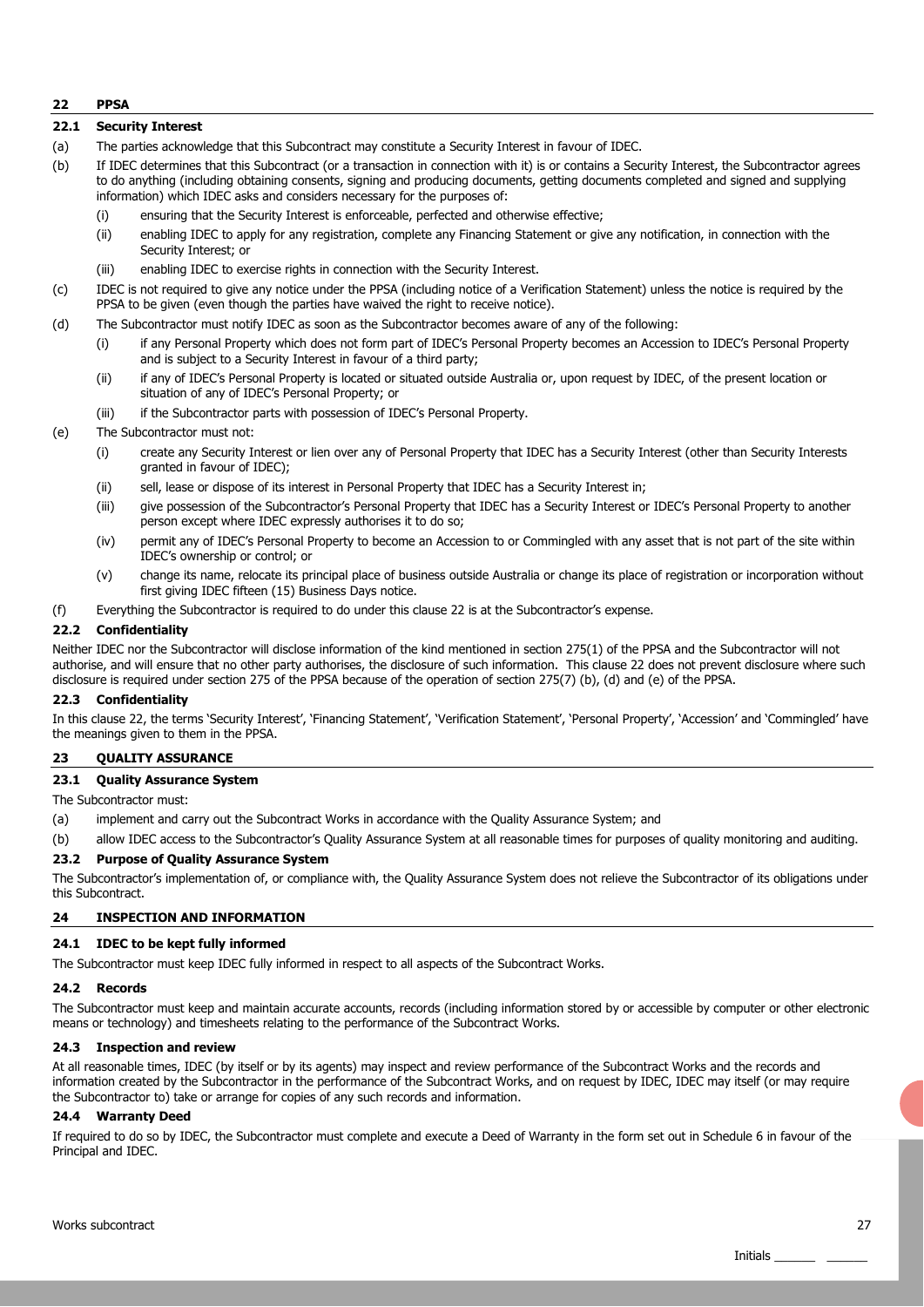#### **25 ASSIGNMENT AND SUBCONTRACTING**

#### **25.1 Assignment or subcontracting by Subcontractor**

The Subcontractor must not subcontract any of the Subcontract Works or assign this Subcontract or any right, benefit or interest under this Subcontract without the prior written consent of IDEC, which may not be unreasonably withheld. IDEC may impose conditions on any such consent. No consent by IDEC under this clause 25.1 will relieve the Subcontractor of any of its obligations under this Subcontract and the Subcontractor will be liable to IDEC for the acts or omissions of its subcontractors.

#### **25.2 Assignment by Contractor**

IDEC may assign or novate this Subcontract (including to the Principal) or assign a right under this Subcontract by notice to the Subcontractor. The Subcontractor must execute any document reasonably required by IDEC to affect its rights under clause 25.2.

#### **26 GENERAL**

#### **26.1 Relationship**

The parties' relationship is one of principal and independent contractor, not employer and employee, principal and agent or partnership.

#### **26.2 Amendments**

This Subcontract may only be amended by written agreement between all parties.

#### **26.3 Counterparts**

This Subcontract may be executed in any number of counterparts. All counterparts together make one instrument.

#### **26.4 No merger**

The rights and obligations of the parties under this Subcontract do not merge on completion of any transaction contemplated by this Subcontract.

#### **26.5 Entire agreement**

- (a) This Subcontract supersedes all previous agreements about its subject matter and embodies the entire agreement between the parties.
- (b) To the extent permitted by law, any statement, representation or promise made in any negotiation or discussion has no effect except to the extent expressly set out or incorporated by reference in this Subcontract.

#### **26.6 Further assurances**

Each party must do all things reasonably necessary to give effect to this Subcontract and the transactions contemplated by it.

#### **26.7 No waiver**

- (a) The failure of a party to require full or partial performance of a provision of this Subcontract does not affect the right of that party to require performance subsequently.
- (b) A single or partial exercise of or waiver of the exercise of any right, power or remedy does not preclude any other or further exercise of that or any other right, power or remedy.
- (c) A right under this Subcontract may only be waived in writing signed by the party granting the waiver, and is effective only to the extent specifically set out in that waiver.

#### **26.8 Governing law and jurisdiction**

- (a) The law stated in Schedule 1 governs this Subcontract (**Governing Law**).
- (b) Each party irrevocably submits to the exclusive jurisdiction of the courts of the Governing Law and courts competent to hear appeals from those courts.

#### **26.9 Severability**

A clause or part of a clause of this Subcontract that is illegal or unenforceable may be severed from this Subcontract and the remaining clauses or parts of the clause of this Subcontract continue in force.

#### **26.10 Joint and several liability**

If the Subcontractor comprises two or more persons (whether as a joint venture, consortium, partnership or any other unincorporated grouping of two or more persons):

- (a) the obligations and liabilities of those persons is joint and several;
- (b) those persons must notify IDEC of their representative, who must have authority to bind the Subcontractor and each of those persons; and
- (c) the Subcontractor must not alter its legal status without the prior written consent of IDEC.

#### **26.11 Costs**

Each party bears its own costs in relation to the preparation, negotiation and signing and performance of this Subcontract.

#### **26.12 Rights cumulative**

Unless expressly stated otherwise in this Subcontract, the rights and remedies under any indemnity or otherwise provided under this Subcontract are cumulative and not exclusive of any rights or remedies provided by law or any other right or remedy.

#### **26.13 Discretion**

Where IDEC may exercise any right or discretion or make any decision under this Subcontract, IDEC may do so in its absolute discretion, conditionally or unconditionally, and without being required to give reasons. This clause 26.13 applies unless this Subcontract expressly requires otherwise.

#### **27 NOTICE**

- (a) A notice, consent or communication under this Subcontract is only effective if it is:
	- (i) in writing, signed by or on behalf of the person giving it;

#### Works subcontract 28